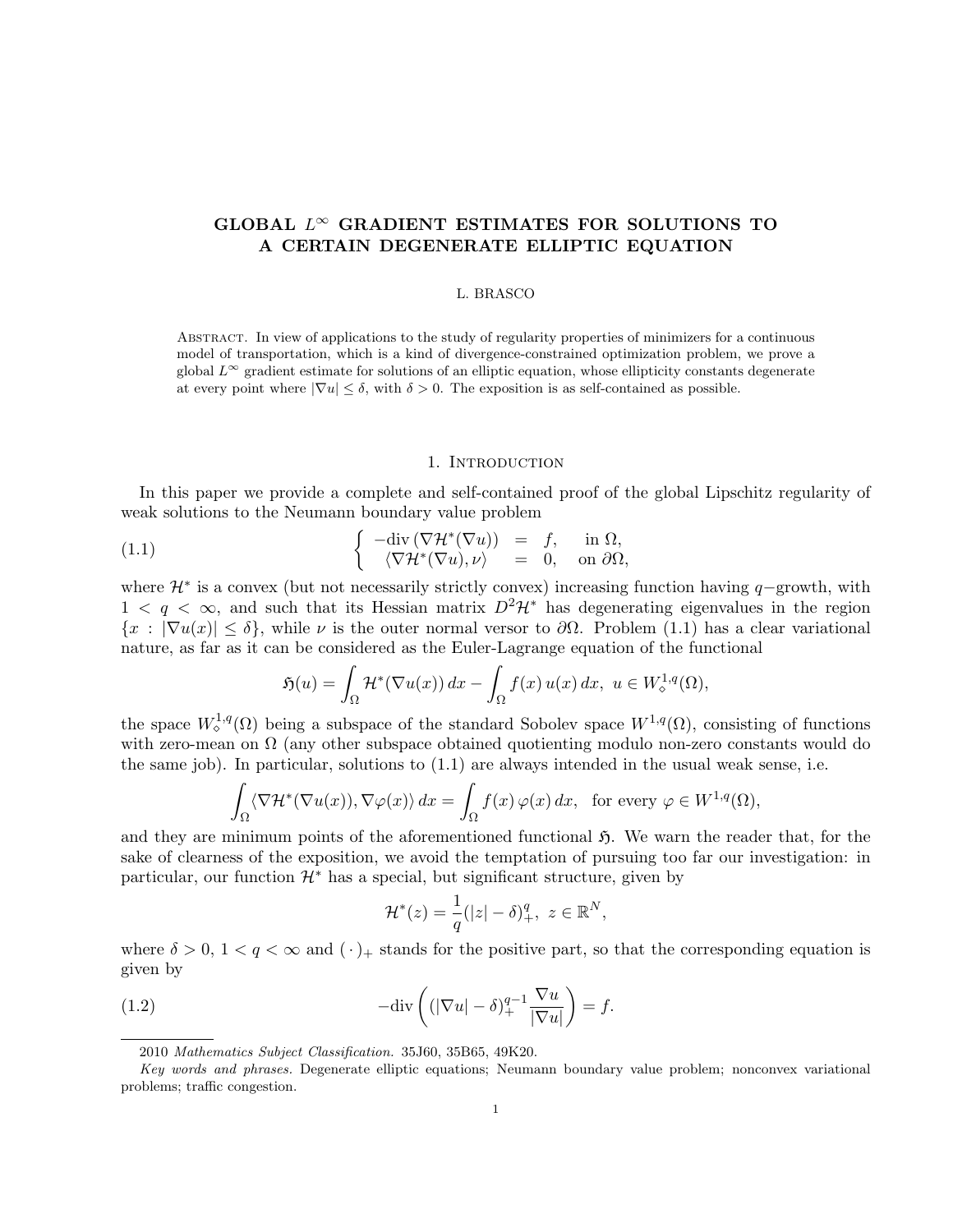As it will be apparent from the arguments below, the same computations will work to cover more general situation (for example, the case of  $\mathcal{H}^*$  depending also on the x variable). On the datum f we will make a minimal (optimal on the scale of Lebesgue spaces) regularity assumption: namely

$$
f \in L^{N+\alpha}(\Omega),
$$

where  $\alpha$  could be any number strictly greater than 0 (with  $\alpha = 0$  the result would be clearly false). We remark that for the equation (1.2), in the case of dimension  $N = 2$  an interesting (local) continuity result for the whole block  $\nabla \mathcal{H}^*(\nabla u)$  has been proven by Santambrogio and Vespri in [15].

First of all, we want to give some motivations for addressing regularity issues of an equation with this type of degeneracy:

for example, the authors of [2] have arrived to this regularity problem, starting from a model of optimal transportation with congestion effects, proposed by M. J. Beckmann in the 50s (see [1]). This is expressed as a divergence-constrained minimization problem of the kind

(1.3) 
$$
\min \left\{ \int_{\Omega} \mathcal{H}(\phi(x)) dx : \text{div } \phi = \mu_0 - \mu_1, \ \langle \phi, \nu \rangle = 0 \text{ on } \partial \Omega \right\},
$$

with H strictly convex, which is exactly the dual problem of maximizing the energy  $-\mathfrak{H}$  over  $W^{1,q}_{\diamond}(\Omega)$ , provided that  $\mathcal{H}^*$  is the Legendre-Fenchel conjugate of  $\mathcal{H}$  (indeed, the  $*$  symbol was not by chance...). In this model,  $\mu_0$  and  $\mu_1$  are positive measures with the same mass (usually normalized to be probability measures), standing for the centers of production and consumption of a given commodity, while  $\phi$  describes the transportation activities in the economically balanced (with respect to the commodity under consideration) region  $\Omega$ . Then in [2] some regularity results were needed on the optimizer  $\phi_0$ for (1.3), in order to apply the DiPerna-Lions theory of flows (see [5]): indeed, the integral curves of the vector field

(1.4) 
$$
\widehat{\phi}_0 = \frac{\phi_0}{(1-t)\mu_0 + t\mu_1},
$$

give rise to a so-called *Wardrop equilirium* for a given congestion function g, provided that  $g(x)$  $|\nabla \mathcal{H}(x)|$  (see [2], Section 3, for more details). Roughly speaking, a Wardrop equilibrium is nothing but a probability measure Q over the space of absolutely continuous paths in  $\Omega$ , which gives full mass to the set of geodesics for the congested metric  $d<sub>Q</sub>$  induced by the traffic distribution (here represented by Q) itself and given by

$$
d_Q(x,y) = \inf_{\sigma \in \text{Lip}([0,1];\Omega)} \left\{ \int_0^1 g(i_Q(\sigma(t))) |\sigma'(t)| dt : \sigma(0) = x, \sigma(1) = y \right\}, x, y \in \Omega,
$$

where  $i_Q$  is the traffic intensity arising from Q, so that for every  $x \in \Omega$  the quantity  $i_Q(x)$  stands for the total cumulated traffic at the point  $x$ . One of the main issue solved by  $[2]$  is exactly the fact that one can prove the existence of a Wardrop equilibrium  $Q_0$  just by looking at the convex optimization problem (1.3) and then taking  $Q_0$  to be the probability measure concentrated on the flow of (1.4) starting at  $\mu_0$ . Clearly, in order to be able to define this flow, one should prove that  $\phi_0$  is regular enough (Sobolev regularity and boundedness of  $\phi_0$  was what we needed in [2]): looking at primal-dual optimality conditions, it is a straightforward fact to see that there must hold

$$
\phi_0 = \nabla \mathcal{H}^*(\nabla u_0),
$$

for some potential  $u_0$  minimizing  $\mathfrak{H}$ , so that regularity issues on  $\phi_0$  immediately translate into regularity properties of the potential  $u_0$  (observe that the potential  $u_0$  can be seen as a Lagrange multiplier for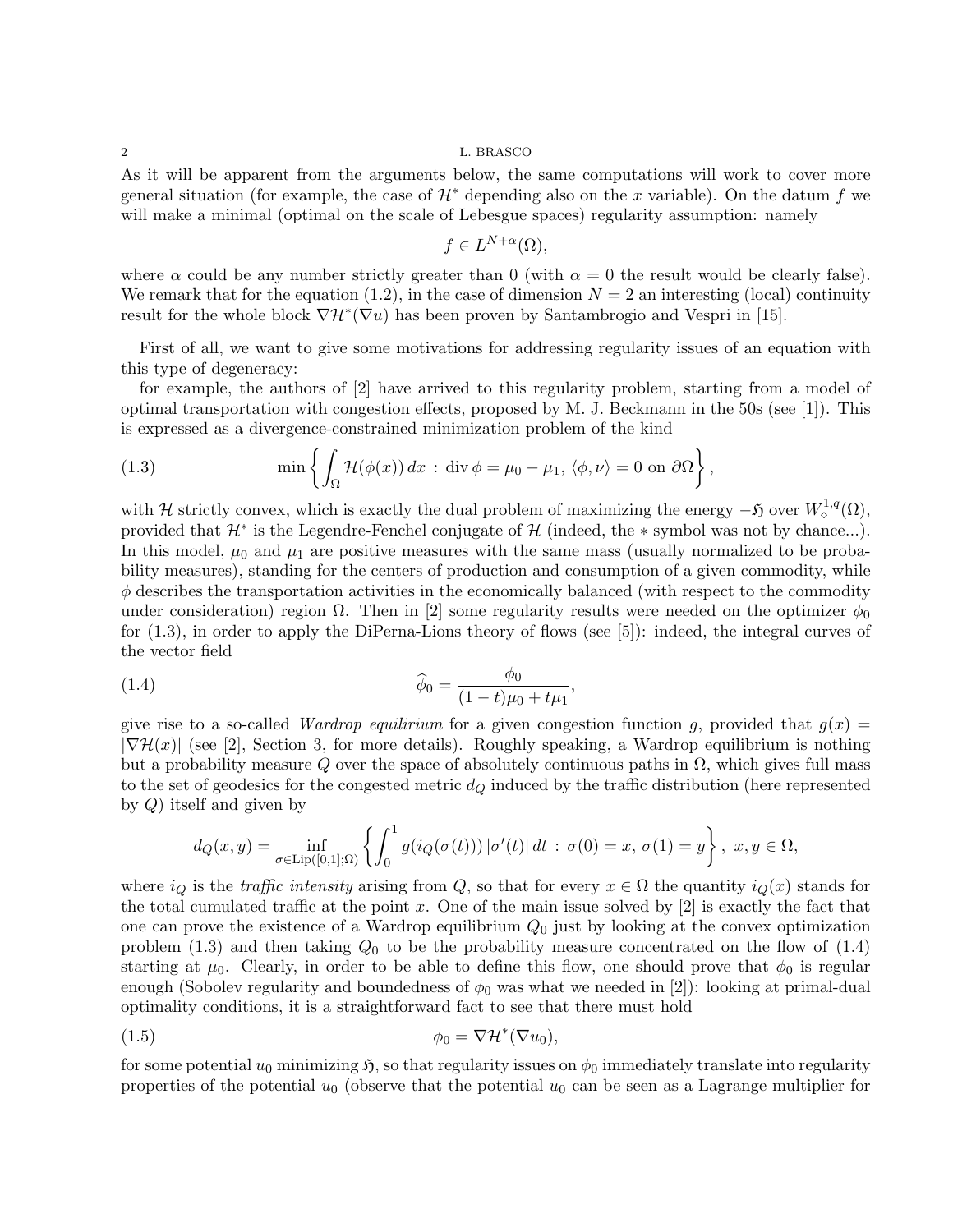#### GLOBAL  $L^{\infty}$  GRADIENT ESTIMATES FOR SOLUTIONS...  $3$

the constraint on the divergence). Clearly, when  $\mathcal{H}(\phi) = 1/p |\phi|^p$ , then

 $-\text{div }\nabla \mathcal{H}^*(\nabla u) = -\Delta_q u + \text{homogeneous Neumann boundary conditions},$ 

that is the familiar  $q$ –Laplacian operator, where p and q are conjugated exponent, for which regularity results are nowadays widely established (see  $[4, 11, 12]$ ). Anyway, as explained in  $[2]$ , for modeling reasons the assumption " $\mathcal H$  differentiable at 0" is not a realistic one and a more correct choice for the  $\cot$  function  $\mathcal H$  should be

$$
\mathcal{H}(z) = \frac{1}{p}|z|^p + \delta |z|, \ z \in \mathbb{R}^N,
$$

so that the congested metric  $d_Q$  is non degenerate, i.e. passing from a point with no traffic should have a cost (or, in other terms, you are not allowed to go at infinite speed in a region where there is no traffic). In this way the corresponding Beckmann's problem (1.3) consists in minimizing a combination of the  $L^p$  and the  $L^1$  norm of vector fields with prescribed divergence: its dual formulation is precisely the problem whose regularity is under investigation in this paper, with  $f = \mu_1 - \mu_0$ . We remark that divergence-constrained optimization problems are a wide class of important problems in Mathematics (both Pure and Applied): we just cite Optimal Transportation and Shape Optimization as leading examples of fields where they frequently occur. This means that then it is not so uncommon that non-specialists of Regularity Theory (as the authors of [2] were) land on this hard shore with some concrete problems at hand (is this optimizer regular? can I prove well-posedness of my problem in a smoother class?) and the needing for ad hoc and precise results, which sometimes could be quite hard to trace back in the literature.

In this sense, it is worth pointing out that in a first version of [2] the regularity up to the boundary has not been dealt with in an adequate manner. Subsequently, in the actual version of [2] we have been able to fix the gap by using a shorter strategy, which heavily relies on some regularity results, contained in the paper [7] by Fonseca, Fusco and Marcellini, for minimizers of non convex variational problems (see also the paper [6] by Esposito, Mingione and Trombetti for some improvements and generalizations of these results). This shorter strategy provides a satisfactory result for the scopes of [2], where for other reasons quite strong assumptions were needed on  $\mu_0$  and  $\mu_1$ : namely,  $\mu_i = \rho_i \cdot \mathscr{L}^N$ for  $i = 0, 1$ , with  $\rho_0, \rho_1$  Lipschitz functions,  $\mathscr{L}^N$  denoting the N-dimensional Lebesgue measure. Anyway, it is a matter of fact that it does not give an optimal result in terms of the right-hand side of  $(1.2)$ : indeed, the results contained in  $[7]$ , if on the one hand are valid for minimizers of

$$
\int_{\Omega} G(x, \nabla u(x)) dx,
$$

with  $G(x, z)$  having a q−growth with respect to z and uniformly convex at infinity (i.e. outside a fixed ball, like in the case of our function  $\mathcal{H}^*$ ), on the other hand are only of local character and, more important, they are not directly applicable to our case  $G(x, u(x), \nabla u(x)) = \mathcal{H}^*(\nabla u(x)) - f(x)u(x)$ , with  $f$  in a Lebesgue space, because they are valid under the assumptions (see  $[7]$ , Theorem 2.7)

$$
|G(x,z)| \le L(1+|z|^q) \text{ and } |\nabla_x \nabla_z G(x,z)| \le L(1+|z|^{q-1}), \ x \in \Omega, \ z \in \mathbb{R}^N \setminus B_M(0),
$$

which do not fit in our framework (see also the final Remark in [2]).

So we believe that the distinguished features (regularity up to the boundary, Neumann boundary condition, right-hand side f in an optimal Lebesgue space) of a full result as that presented in this paper is of interest.

As we briefly mentioned, another interesting issue which requires regularity results for minimizers of an energy of the kind  $\mathfrak{H}$ , that is convex but not necessarily strictly convex, is the study of variational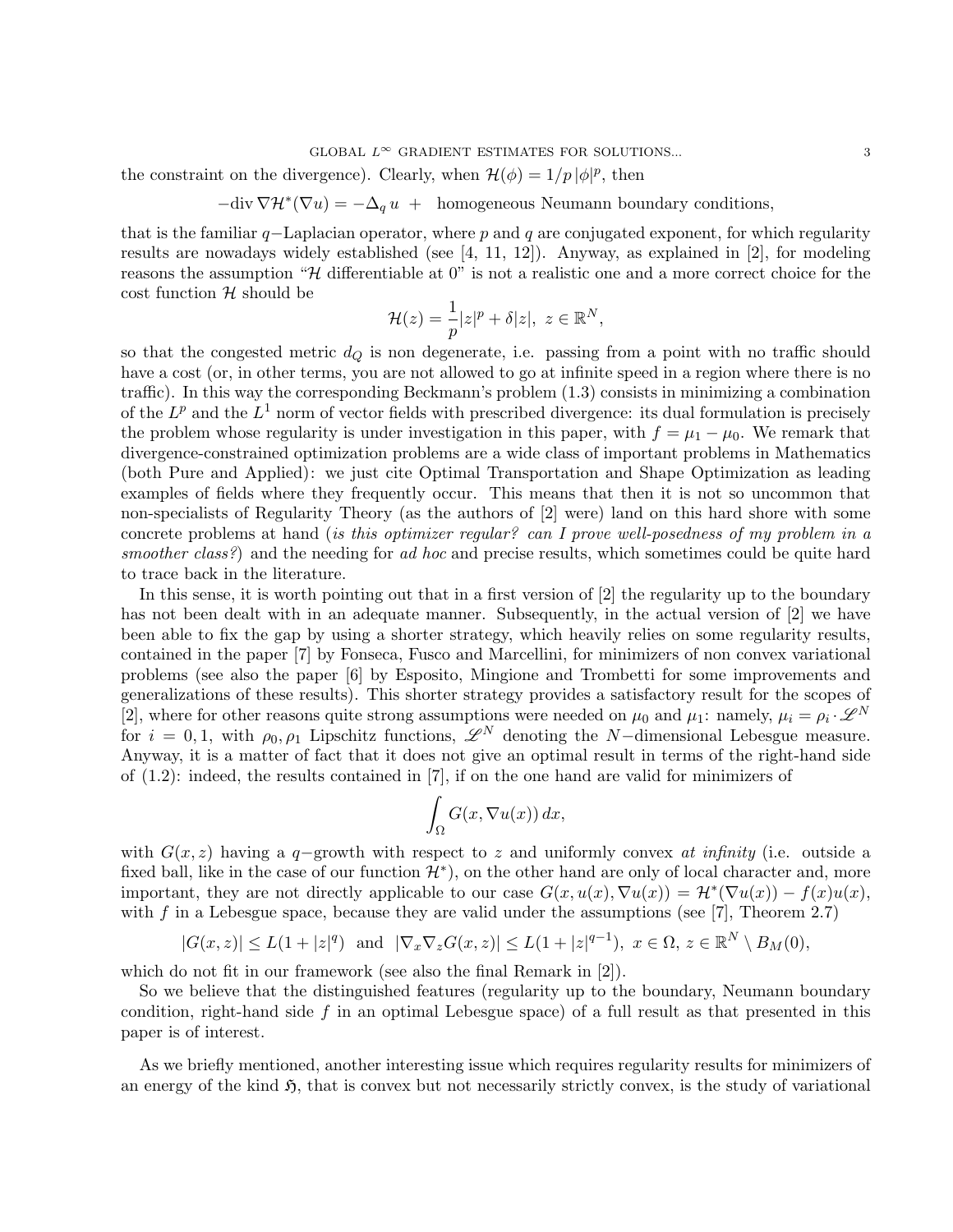problems with lack of convexity, as in the problem of minimizing an energy given by a double-well potential. Indeed, it can be easily seen that the function  $\mathcal{H}^*$  is the convex envelope of a function of the type

$$
\mathcal{F}(z) = \frac{1}{q} \big| |z| - \delta \big|^q, \ z \in \mathbb{R}^N,
$$

whose corresponding energy

$$
\mathfrak{F} = \int_{\Omega} \mathcal{F}(\nabla u(x)) dx - \int_{\Omega} f(x) u(x) dx, u \in W^{1,q}(\Omega),
$$

fails to be lower semicontinuous on  $W^{1,q}(\Omega)$ , due to the non-convexity of F. Then  $\mathfrak H$  can be seen as the relaxation of  $\mathfrak{F}$ , so that

$$
\min \mathfrak{H} = \inf \mathfrak{F},
$$

and the study of regularity properties of minimizers of  $\mathfrak{H}$  can be of interest in order to study the asymptotic behaviour of infimizing sequences for the original problem: this is the point of view of Carstensen and Müller in [3], in which anyway the main interest is in Sobolev regularity results for the term  $\nabla \mathcal{H}^*(\nabla u)$  (the *stress field*, in the terminology of [3]). Indeed, it can be shown that a minimizing sequence  $\{u_n\}_{n\in\mathbb{N}}$  for the problem relative to  $\mathfrak F$  is bounded in  $W^{1,q}(\Omega)$  and thus weakly converging to a function u: this in general will not be a minimizer of the original problem, due to the lack of semicontinuity. Anyway, the related stress fields  $\nabla \mathcal{F}(\nabla u_n)$  still weakly converge, to a limit stress field of the form  $\nabla \mathcal{H}^*(\nabla u_0)$ , with  $u_0$  minimizer of  $\mathfrak{H}$  (see [3] and the references therein for more details).

Before going into the details of the regularity result, some words on the method of proof are in order: the desired estimate is achieved by means of considering more regular (we would say more elliptic or more convex, depending on the point of view) approximating problems, for which one can provide robust a priori estimates, which in the end depend only on the behaviour at infinity of the operator. This strategy is nowadays classical: in order to apply it, we have benefited of a careful reading of the seminal papers [4] and [11] by Di Benedetto and Lewis, respectively. In particular, we underline that the variational nature of the approximating problems seems to play a crucial role in our proof, like in [11], while this was unnecessary in [4]: this is due to the fact that the convergence we obtain on the solutions  $u_{\varepsilon}$  of the approximating problem is not strong enough to permit to work only with the weak formulations of the equations, while in [4] this is possible thanks to uniform  $C^{1,\alpha}$  estimates, from which one can infer uniform convergence (on compact sets) of  $u_{\varepsilon}$  and of their gradients. This is clearly intimately linked to the type of degeneracy of our problem, which allows only for  $C^{0,1}$  estimate (observe that every  $\delta$ -Lipschitz function is a solution of (1.2) with  $f \equiv 0$ ).

### 2. Main result, strategy and basic tools

As in the Introduction, let us take  $\mathcal{H}^*(z) = 1/q(|z| - \delta)_+^q$ ,  $z \in \mathbb{R}^N$ , where  $\delta > 0$ ,  $1 < q < \infty$  and  $(\cdot)_+$  stands for the positive part. Observe that we have

$$
\nabla \mathcal{H}^*(z) = (|z| - \delta)_+^{q-1} \frac{z}{|z|}, \ z \in \mathbb{R}^N,
$$

and

$$
\langle \nabla \mathcal{H}^*(z), z \rangle \ge c_q |z|^q - \delta^q, \ z \in \mathbb{R}^N,
$$

with  $c_q > 0$  being a constant depending on q only, while the Hessian matrix of  $\mathcal{H}^*$  satisfies

$$
\frac{(|z|-\delta)_+^{q-1}}{|z|}|\xi|^2 \le \langle D^2 \mathcal{H}^*(z)\xi,\xi \rangle \le (q-1)(|z|-\delta)_+^{q-2}|\xi|^2, \ \xi \in \mathbb{R}^N,
$$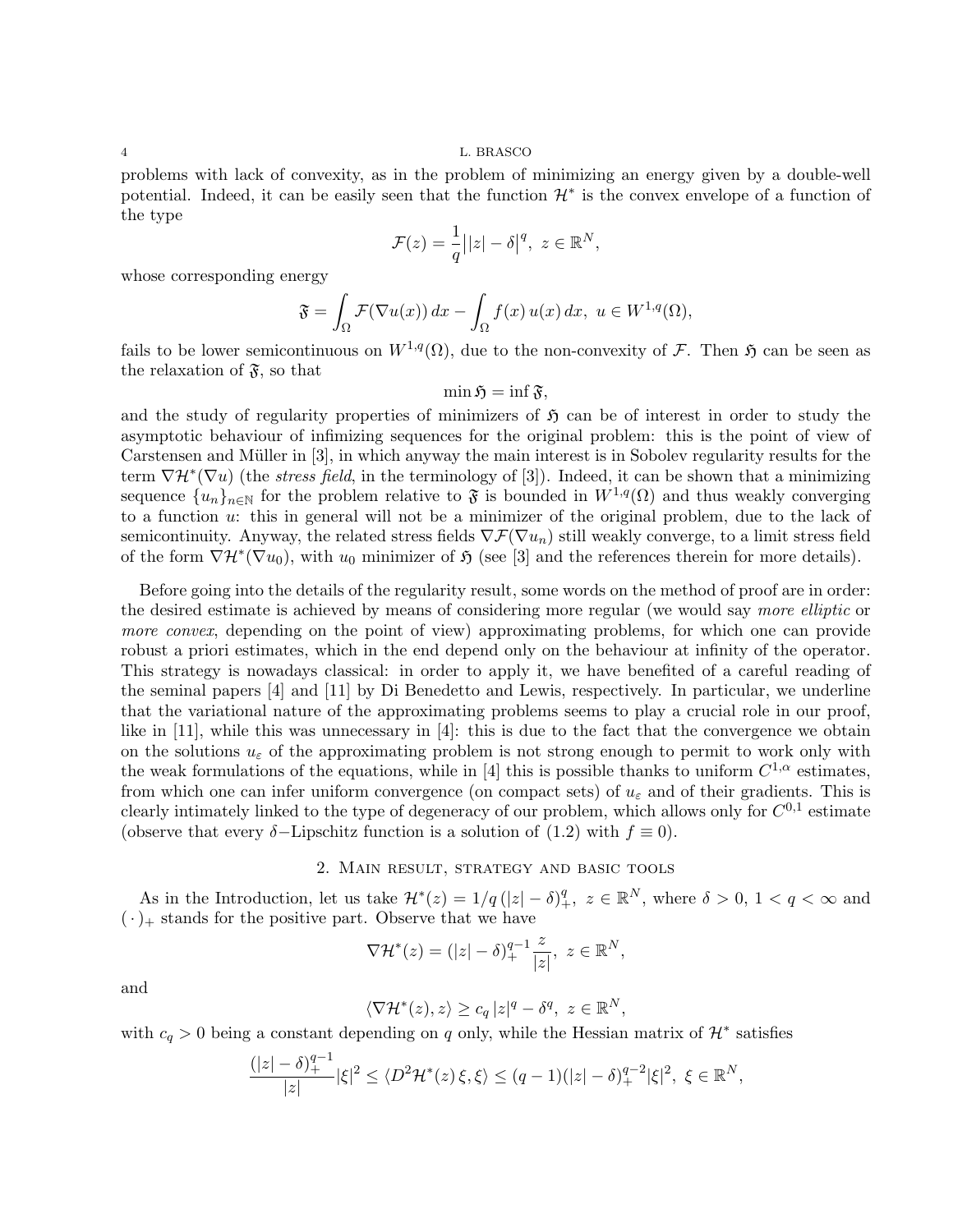that is the ellipticity constants degenerate for  $|z| \leq 1$ .

Remark 1. Let us spend some words more on the type of degeneracy of our equation. For example, when  $q \geq 2$ , using the following monotonicity inequality (see [13], Chapter 10)

$$
\langle |z|^{q-2}z - |w|^{q-2}w, z - w \rangle \ge C_q |z - w|^2 (|z|^2 + |w|^2)^{\frac{q-2}{2}}, z, w \in \mathbb{R}^N,
$$

it is not difficult to see that the operator  $\nabla \mathcal{H}^*$  satisfies (it is enough to adapt the argument in [2], Lemma 4.1)

$$
\langle \nabla \mathcal{H}^*(z) - \nabla \mathcal{H}^*(w), z - w \rangle \geq C_q \left| (|z| - \delta)_+ \frac{z}{|z|} - (|w| - \delta)_+ \frac{w}{|w|} \right|^2
$$
  
 
$$
\times \left( (|z| - \delta)_+^2 + (|w| - \delta)_+^2 \right)^{\frac{q-2}{2}}, z, w \in \mathbb{R}^N.
$$

In particular, inside the ball  $B_\delta(0)$  the operator  $\nabla \mathcal{H}^*$  does not satisfy any monotonicity property, thus considerably differing from the q−Laplacian operator. This in turn implies that no higher differentiability results are possible for the solutions of (1.2), not even in a fractional sense (while this is the case for the q−Laplacian, see [14]). On the contrary, as one can expect, higher regularity results can be obtained for the quantity

$$
(|\nabla u| - \delta)_+ \frac{\nabla u}{|\nabla u|},
$$

as shown in [2], Theorem 4.2 (Sobolev regularity) and [15], Theorem 11 (continuity, when  $N = 2$ ). The same considerations apply to the case  $1 < q < 2$ .

The main result of this paper is the following.

**Theorem 2.1.** Let  $\Omega \subset \mathbb{R}^N$  be a  $C^{2,1}$  domain. Given  $f \in L^{N+\alpha}$  with zero-mean, every solution  $u \in W^{1,q}_{\diamond}(\Omega)$  of the following Neumann boundary value problem

(2.1) 
$$
\begin{cases}\n-\text{div}(\nabla \mathcal{H}^*(\nabla u)) = f, & \text{in } \Omega, \\
\nabla \mathcal{H}^*(\nabla u) \cdot \nu = 0, & \text{on } \partial \Omega,\n\end{cases}
$$

is such that  $u \in W^{1,\infty}(\Omega)$ .

The proof is post-poned to the next three Sections, here we have to spend some words on the strategy: we think of (2.1) as the Euler-Lagrange equation of the original optimization problem

$$
\min_{\varphi \in W^{1,q}_\diamond(\Omega)} \int_{\Omega} \mathcal{H}^*(\nabla \varphi) \, dx - \int_{\Omega} f \, \varphi \, dx,
$$

and then we approximate the latter with a more regular one, depending on a small parameter  $\varepsilon \in \mathbb{C}$  $(0, \varepsilon_0]$ , i.e.

$$
\min_{\varphi \in W^{1,q}_\diamond(\Omega)} \int_{\Omega} \mathcal{H}^*_\varepsilon(\nabla \varphi) \, dx - \int_{\Omega} f_\varepsilon \, \varphi \, dx,
$$

possessing a unique solution  $u_{\varepsilon}$  such that  $u_{\varepsilon} \to u$  in  $W^{1,q}(\Omega)$ , with u solution of the original problem (see Proposition 2.2 below). In particular we will suppose that

(2.2) 
$$
||u_{\varepsilon}||_{W^{1,q}(\Omega)} \leq C, \text{ for every } 0 < \varepsilon \leq \varepsilon_0,
$$

then we aim to prove that the solutions  $u_{\varepsilon}$  satisfy uniform  $L^{\infty}$  gradient estimates, independent of  $\varepsilon$ , which consequently will pass to the limit, showing the required regularity on the original solution  $u$ .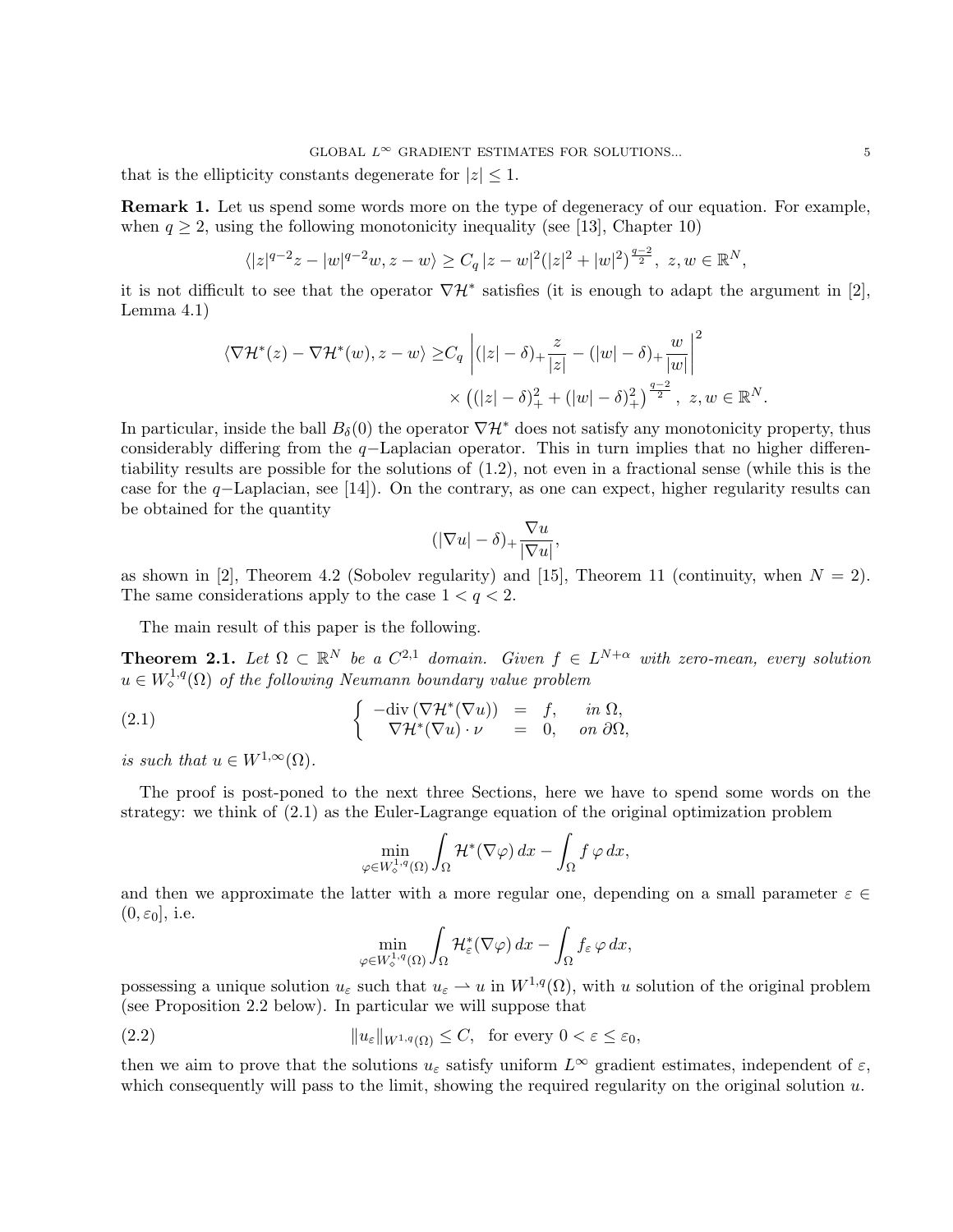

FIGURE 1. The approximating functions  $\mathcal{H}_{\varepsilon}^*$ .

Remark 2. As far as the original problem is convex but not strictly convex, in general we can not expect any kind of uniqueness for the minimizers of  $\mathfrak{H}$ . Anyway, for our scope it is important to stress the fact that, given two distinct minimizers  $u_1, u_2$  of  $\mathfrak{H}$  over  $W^{1,q}_\diamond(\Omega)$ , we have

$$
\nabla \mathcal{H}^*(\nabla u_1(x)) = \nabla \mathcal{H}^*(\nabla u_2(x)), \text{ for } \mathscr{L}^N-\text{a.e. } x \in \Omega,
$$

which is a consequence of the primal-dual optimality condition (1.5) and of the uniqueness for the solution of the dual problem  $(1.3)$  (this uniqueness comes from the strict convexity of  $\mathcal{H}$ ). This in particular implies that, once for a particular minimizer u it is proven that  $\nabla u \in L^{\infty}$ , the same must be true for any other minimizer.

2.1. **Approximation.** For every  $\varepsilon \in (0, \varepsilon_0]$  let us consider a smooth function  $\mathcal{H}_{\varepsilon}^* : \mathbb{R}^N \to \mathbb{R}$  with the following basic properties:

- (C1)  $\mathcal{H}_{\varepsilon}^*$  is strictly convex and depends only on the modulus, that is  $\mathcal{H}_{\varepsilon}^*(z) = H_{\varepsilon}^*(|z|);$
- $(C2)$   $1/q(t-\delta)^q + \leq H_{\varepsilon}^*(t) \leq A t^q + 1$ , for some A independent of  $\varepsilon$ ;
- (C3) for every  $\varepsilon_1 > \varepsilon_2$  we have  $H_{\varepsilon_1}^* \ge H_{\varepsilon_2}^*$  and  $H_{\varepsilon}^*$  converges to  $1/q(t-\delta)_+^q$  as  $\varepsilon$  goes to 0.

Moreover we require that the functions  $\mathcal{H}_{\varepsilon}^*$  further satisfy the following ellipticity and growth conditions:

(G1) there exists a positive constant  $\mu = \mu(\varepsilon)$  such that

$$
\frac{1}{\mu}(1+|z|^2)^{\frac{q-2}{2}}|\xi|^2 \le \langle D^2 \mathcal{H}_{\varepsilon}^*(z)\xi,\xi\rangle \le \mu(1+|z|^2)^{\frac{q-2}{2}}|\xi|^2;
$$

(G2) there exist two constants  $\lambda > 0$  and  $M >> \delta$  independent of  $\varepsilon$  such that

$$
(2.3) \qquad \frac{1}{\lambda}(1+|z|^2)^{\frac{q-2}{2}}|\xi|^2 \le \langle D^2 \mathcal{H}_{\varepsilon}^*(z)\,\xi,\xi\rangle \le \lambda(1+|z|^2)^{\frac{q-2}{2}}|\xi|^2, \text{ for every } |z| \ge M;
$$

(G3) there exists a constant  $\kappa$ , independent of  $\varepsilon$ , such that

 $|\nabla \mathcal{H}_{\varepsilon}^*(z)| \leq \kappa (1+|z|^2)^{\frac{q-1}{2}}, \text{ for every } z \in \mathbb{R}^N.$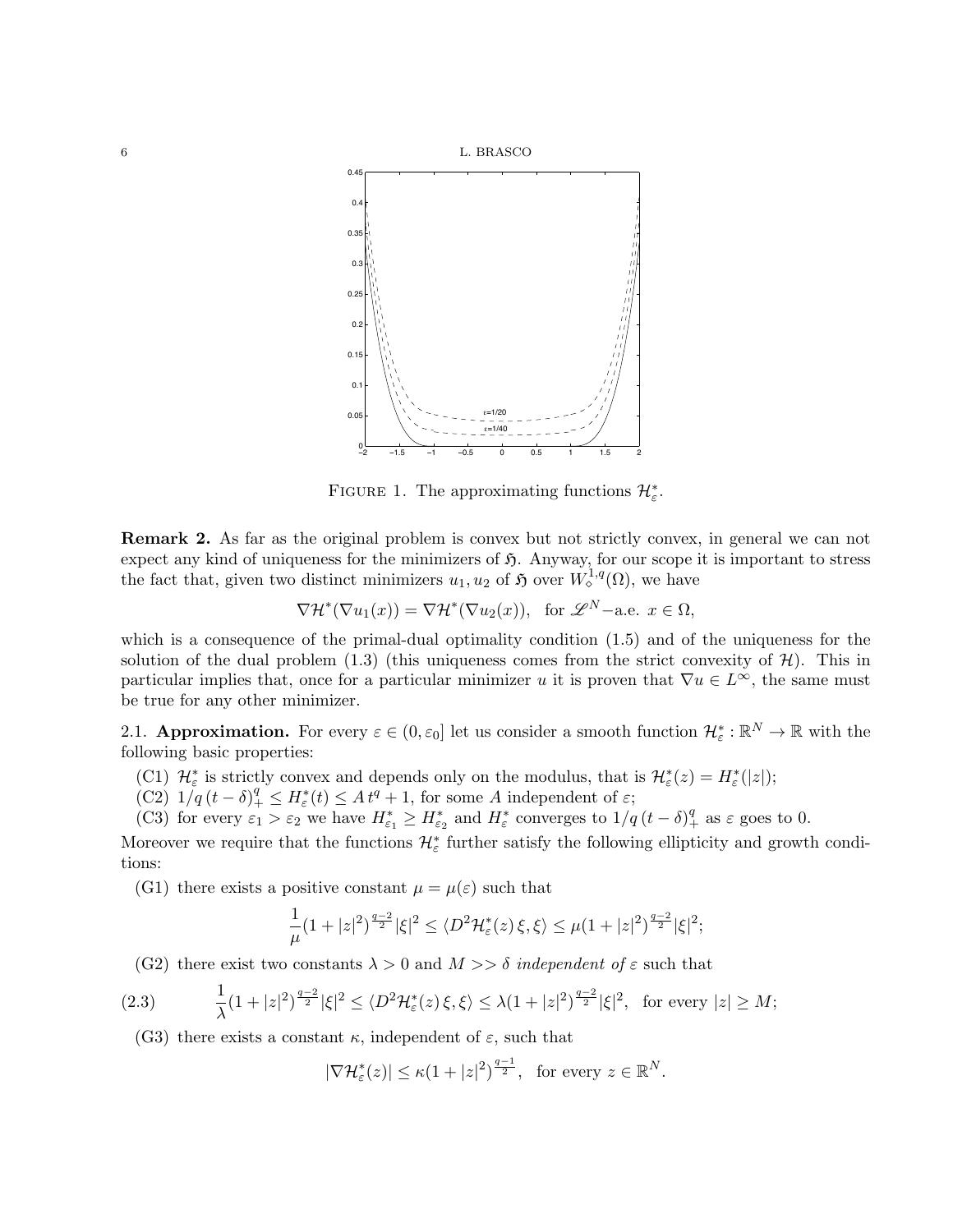**Remark 3.** For example, in the case  $q > 2$ , we could simply take  $\mathcal{H}_{\varepsilon}^*(z) = \mathcal{H}^*(z) + \varepsilon (1 + |z|^2)^{\frac{q}{2}}$ , while for  $q \in (1, 2]$  the same choice would be feasible, modulo a smoothing of  $\mathcal{H}^*$  around  $|z| = \delta$ .

With the previous assumptions, we have that the equation

$$
-\text{div}\,\nabla\mathcal{H}_{\varepsilon}^*(\nabla u)=f_{\varepsilon},
$$

 $f_{\varepsilon}$  being a smooth approximation of f, is uniformly elliptic outside a ball of radius M, with ellipticity constants independent of  $\varepsilon$ . Moreover, for every fixed  $\varepsilon > 0$ , this is also a uniformly elliptic equation (but now with ellipticity constants degenerating with  $\varepsilon$ ), so that every solution  $u_{\varepsilon}$  is regular enough to compute first derivatives of  $\nabla \mathcal{H}_{\varepsilon}^{*}(\nabla u_{\varepsilon})$  (see [10]): indeed, roughly speaking, our scope will be that of deriving the equation, thus obtaining a linear equation for the gradient which can be used to establish estimates for it.

With the aid of hypotheses  $(C1)$ – $(C3)$ , it is quite easy to prove the following basic result, granting the convergence of the minimizers of the approximating problem to a minimizer of the original problem.

**Proposition 2.2.** Let  $f \in L^p(\Omega)$ , with  $p = q/(q-1)$  and  $\int_{\Omega} f dx = 0$ . We then consider  $\{f_{\varepsilon}\}_{\varepsilon>0}$  $L^p(\Omega)$  such that  $f_{\varepsilon} \rightharpoonup f$  in  $L^p(\Omega)$  and having zero-mean. Then every functional

$$
\mathfrak{H}_{\varepsilon}(u) = \int_{\Omega} \mathcal{H}_{\varepsilon}^{*}(\nabla v(x)) dx - \int_{\Omega} f_{\varepsilon}(x) v(x) dx, \ v \in W_{\diamond}^{1,q}(\Omega),
$$

admits a unique minimizer  $u_{\varepsilon} \in W_0^{1,q}(\Omega)$ . Moreover, we get that  $\{u_{\varepsilon}\}_{{\varepsilon}>0}$  weakly converges in  $W^{1,q}$  to a minimizer of

$$
\mathfrak{H}(u) = \int_{\Omega} \mathcal{H}^*(\nabla u(x)) dx - \int_{\Omega} f(x) u(x) dx, \ u \in W^{1,q}_{\diamond}(\Omega).
$$

Proof. We are not concerned here with existence and uniqueness of the minimizers, which follow in a standard way, from to the assumptions on  $\mathcal{H}_{\varepsilon}^*$ . We directly go to the second part of the statement, so first of all, we show that the sequence of minimizers  $\{u_{\varepsilon}\}_{{\varepsilon}>0}$  satisfies estimate (2.2): we can clearly suppose that

 $||f_{\varepsilon}||_{L^{p}(\Omega)} \leq C$ , for every  $0 < \varepsilon \leq \varepsilon_0$ ,

then by means of the minimality of  $u_{\varepsilon}$  we get

$$
\int_{\Omega} \langle \nabla \mathcal{H}_{\varepsilon}^*(\nabla u_{\varepsilon}), \nabla u_{\varepsilon} \rangle \, dx = \int_{\Omega} f_{\varepsilon} u_{\varepsilon} \, dx,
$$

so that

$$
c_1 \int_{\Omega} |\nabla u_{\varepsilon}|^q dx - c_2 \le \int_{\Omega} \langle \nabla \mathcal{H}_{\varepsilon}^*(\nabla u_{\varepsilon}), \nabla u_{\varepsilon} \rangle dx = \int_{\Omega} f_{\varepsilon} u_{\varepsilon} dx
$$
  
\n
$$
\le \|f_{\varepsilon}\|_{L^p(\Omega)} \|u_{\varepsilon}\|_{L^q(\Omega)}
$$
  
\n
$$
\le C \, \|f_{\varepsilon}\|_{L^p(\Omega)} \| \nabla u_{\varepsilon}\|_{L^q(\Omega)}
$$
  
\n
$$
\le \frac{C}{\tau} \|f_{\varepsilon}\|_{L^p(\Omega)}^p + C\tau \| \nabla u_{\varepsilon}\|_{L^q(\Omega)}^q,
$$

having used Poincaré's inequality and Young's inequality, where the constants  $c_1, c_2$  do not depend on  $\varepsilon$ . From the latter we can easily infer the desired uniform estimate (2.2), thus giving the weak compactness of  $\{u_{\varepsilon}\}_{{\varepsilon}>0}$  in  $W^{1,q}(\Omega)$ .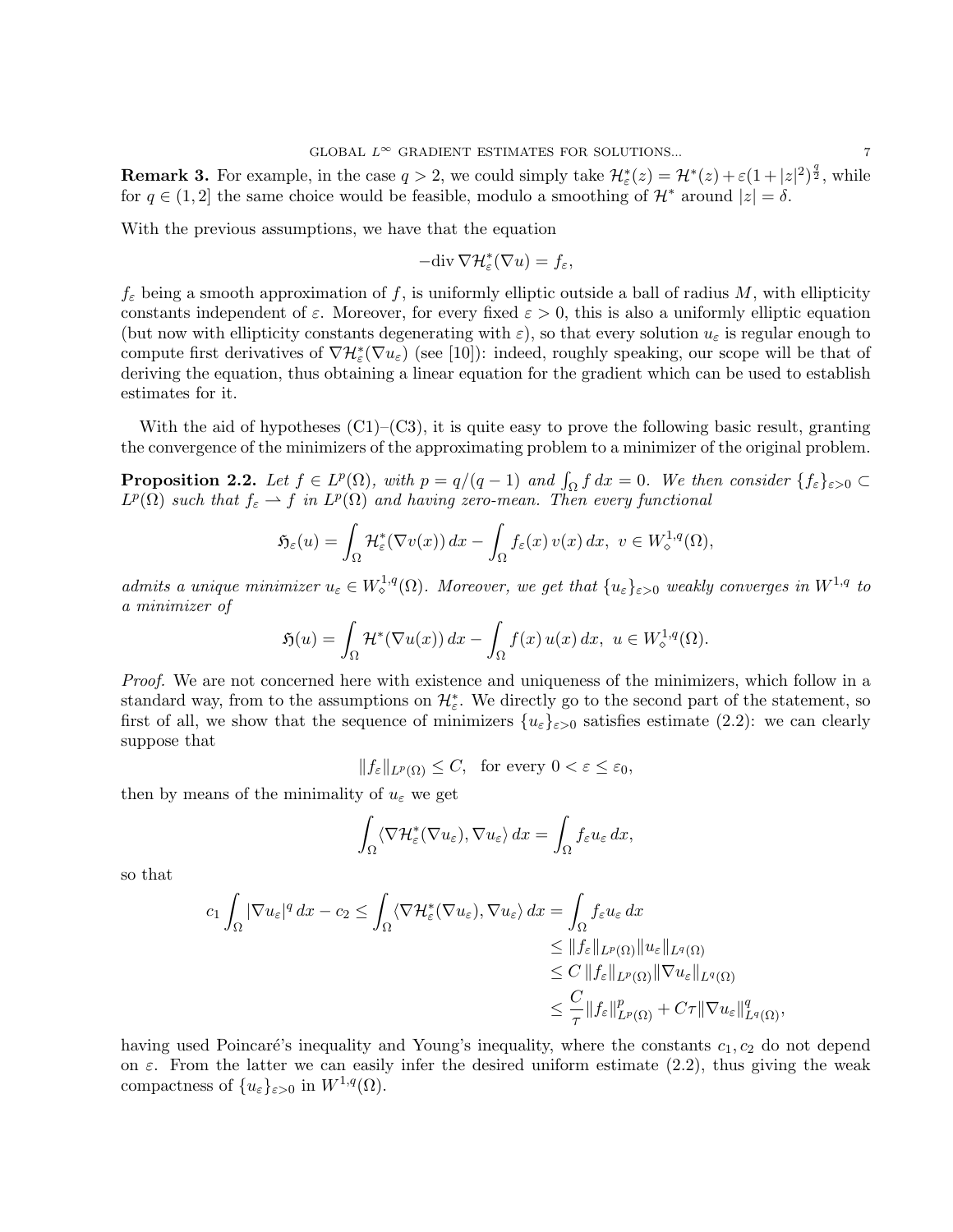We now call u the weak limit (up to a subsequence) of  $u_{\varepsilon}$  and we show that this is indeed a minimizer of  $\mathfrak{H}$ . By minimality of every  $u_{\varepsilon}$  we know that

$$
\int_{\Omega} \mathcal{H}_{\varepsilon}^{*}(\nabla u_{\varepsilon}) dx - \int_{\Omega} f_{\varepsilon} u_{\varepsilon} dx \leq \int_{\Omega} \mathcal{H}_{\varepsilon}^{*}(\nabla v) dx - \int_{\Omega} f_{\varepsilon} v dx, \text{ for every } v \in W_{\diamond}^{1,q}(\Omega),
$$

then we observe that

$$
\int_{\Omega} \mathcal{H}^*(\nabla u) dx \le \liminf_{\varepsilon \to 0} \int_{\Omega} \mathcal{H}^*(\nabla u_{\varepsilon}) dx \le \liminf_{\varepsilon \to 0} \int_{\Omega} \mathcal{H}^*_{\varepsilon}(\nabla u_{\varepsilon}) dx
$$

having used the fact that  $\mathcal{H}_{\varepsilon}^* \geq \mathcal{H}^*$  and the semicontinuity of the term

$$
W^{1,q}(\Omega) \ni v \mapsto \int_{\Omega} \mathcal{H}^*(\nabla v) \, dx.
$$

Moreover, thanks to the fact that  $u_{\varepsilon} \to u$  in  $L^q$  and  $f_{\varepsilon} \to f$  in  $L^p$ , we get

$$
\int_{\Omega} f u \, dx = \lim_{\varepsilon \to 0} \int_{\Omega} f_{\varepsilon} u_{\varepsilon} \, dx.
$$

So in the end we have obtained

$$
\int_{\Omega} \mathcal{H}^*(\nabla u) dx - \int_{\Omega} f u dx \le \liminf_{\varepsilon \to 0} \int_{\Omega} \mathcal{H}^*_{\varepsilon}(\nabla u_{\varepsilon}) dx - \int_{\Omega} f_{\varepsilon} u_{\varepsilon} dx
$$
  
\n
$$
\le \lim_{\varepsilon \to 0} \int_{\Omega} \mathcal{H}^*_{\varepsilon}(\nabla v) dx - \int_{\Omega} f_{\varepsilon} v dx
$$
  
\n
$$
\le \int_{\Omega} \mathcal{H}^*(\nabla v) dx - \int_{\Omega} f v dx, \text{ for every } v \in W^{1,q}_{\diamond}(\Omega).
$$

having used (in last inequality) the monotone convergence of  $\mathcal{H}_{\varepsilon}^*$  to  $\mathcal{H}^*$ . This clearly proves the minimality of  $u$ , thus concluding the proof.  $\Box$ 

We set  $w_{\varepsilon} = (1 + |\nabla u_{\varepsilon}|^2)^{\frac{q}{2}}$  and this function will play a fundamental role in the whole discussion: in particular, we will prove that  $w_{\varepsilon} \in L^{\infty}$ , which in turn will imply that  $\nabla u_{\varepsilon}$  itself is in  $L^{\infty}$ . We will also set

$$
(2.4) \t\t k_0 = (M^2 + 1)^{\frac{q}{2}},
$$

so that  $\{w_{\varepsilon} > k_0\} = {\vert \nabla u_{\varepsilon} \vert} > M$ , which is the good region, that is the region in which the approximating equations are uniformly elliptic, with ellipticity constants independent of  $\varepsilon$ .

2.2. Reduction to the boundary. For the solutions  $u_{\varepsilon}$  of the approximating problems we will confine ourselves to prove a uniform  $L^{\infty}$  gradient estimate near the boundary, the interior estimate being simpler and easily deducible from the former. In order to do this, we proceed as follows (the same idea can be found in [3], Theorem 4.3):

we fix a boundary point  $x_0 \in \partial\Omega$  and a neighborhood  $\omega$  containing it, then we apply a diffeomorphism  $\Psi$  taking the half-ball

$$
B^{+} = \{ (x', x_N) \in \mathbb{R}^{N} : |(x', x_N)| < 1, x_N \ge 0 \},
$$

into  $\omega \cap \Omega$  and the straight part of  $\partial B$  into  $\omega \cap \partial \Omega$ . We then define  $\widehat{u}_{\varepsilon} = u_{\varepsilon} \circ \Psi$  and we extend it to the whole ball just by reflection (let us still call it  $\hat{u}_{\varepsilon}$ ), doing the same with the datum  $f_{\varepsilon}$ . Thanks to the  $C^{2,1}$  regularity assumption on the boundary ∂Ω, to the homogeneous Neumann boundary condition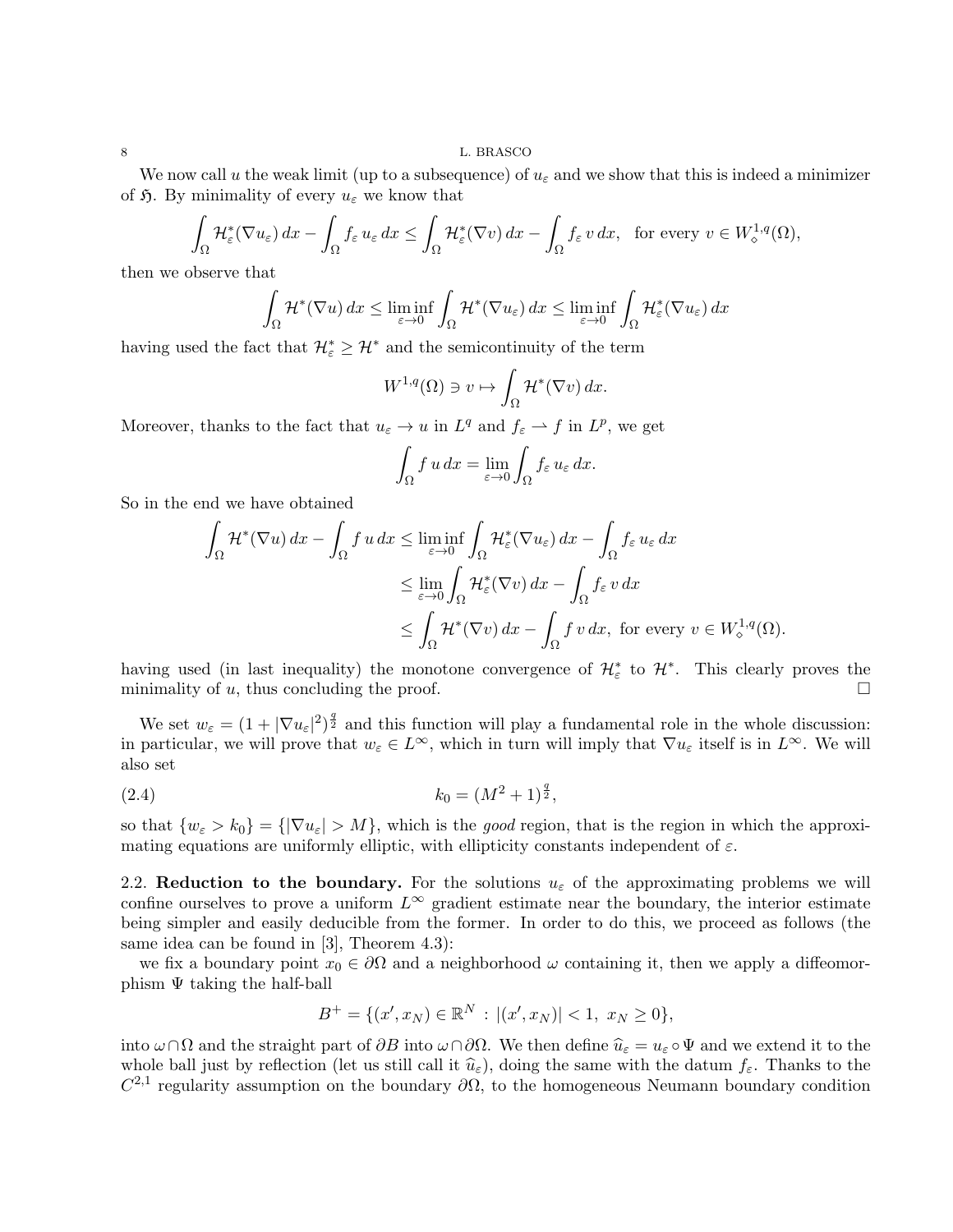on  $u_{\varepsilon}$  and to the fact that  $\mathcal{H}_{\varepsilon}^{*}(z) = h_{\varepsilon}(|z|)$ , we can construct  $\Psi$  of a special form in such a way that the function  $\widehat{u}_{\varepsilon}$  is a local weak solution in the ball B of an equation of the type

(2.5) 
$$
-\text{div}\,H_{\varepsilon}(x,\nabla u)=\widehat{f}_{\varepsilon},
$$

with  $z \mapsto H_{\varepsilon}(x, z)$  satisfying the ellipticity conditions (G1)–(G3) uniformly in x and with  $x \mapsto H_{\varepsilon}(x, z)$ being Lipschitz, more precisely we have

(2.6) 
$$
|H_{\varepsilon}(x,z) - H_{\varepsilon}(y,z)| \leq L (1+|z|^2)^{\frac{q-1}{2}} |x-y|.
$$

Let us be a little bit more precise about this procedure: the function  $H_{\varepsilon}$  so constructed has the form

$$
H_{\varepsilon}(x,z) = |\det \widehat{M}(x)|^{-1} \nabla \mathcal{H}_{\varepsilon}^{*}(z \widehat{M}(x)) \widehat{M}(x)^{t}, \ (x,z) \in B \times \mathbb{R}^{N},
$$

where the matrix M is linked to the Jacobian matrix  $D\Psi$  and is defined by

$$
\widehat{M}(y) = \begin{cases}\n[D\Psi(y)]^{-1}, & \text{if } y \in B^+, \\
\mathcal{R}[D\Psi(\mathcal{R}y)]^{-1}\mathcal{O}(\mathcal{R}y), & \text{if } y \in B^- := \mathcal{R}B^+, \n\end{cases}
$$

with R being the reflection matrix with respect to the hyperplane  $\{x_N = 0\}$  and O a matrix field of class  $C^{1,1}$  defined in  $B^+$ , such that for every  $x \in B^+$ ,  $\mathcal{O}(x)$  is an orthogonal matrix verifying the commuting property

$$
[D\psi(x',0)]^{-1} = \mathcal{R}[D\psi(x',0)]^{-1}\mathcal{O}(y',0), \text{ for every } |y'| < 1.
$$

It is precisely here, in showing the existence of such a matrix field  $\mathcal{O}$ , that the diffeomorphism has to be properly constructed and the  $C^{2,1}$  regularity assumption on  $\partial\Omega$  plays a fundamental role (see [3], Lemmas 4.4 and 4.5).

Then, in order to prove Theorem 2.1, it will be enough to prove local uniform  $L^{\infty}$  gradient estimates for solutions of  $(2.5)$  in the ball  $B = \{x \in \mathbb{R}^N : |x| < 1\}.$ 

2.3. Basic tools. Finally, before starting the proof of our main result, we need to recall two fundamental tools in Elliptic Regularity: the first is a higher integrability result for the gradient, which can be found in [16], Theorem 3.3.6 (which anyway deals with rather more general situations). This is based on an amended version (proven by Stredulinsky in [17]) of the well-known Gehring Lemma ([8]). Here we give a slightly simplified version of the statement of Theorem 3.3.6 of [16], adapted to our needing.

**Theorem A.** Let  $1 < q < N$  and  $F \in L^{(q^*)'+\alpha}(\Omega)$  for some  $\alpha > 0$ , where  $q^* = Nq/(N-q)$ . Let  $\mathcal{A}: \Omega \times \mathbb{R}^N \to \mathbb{R}^N$  be a Borel function satisfying the conditions

- (i)  $|\mathcal{A}(x,\nabla u)| \leq c_0 |\nabla u|^{q-1} + a;$
- (ii)  $\langle \mathcal{A}(x,\nabla u), \nabla u \rangle \geq c_1 |\nabla u|^q \gamma;$

where  $c_0, c_1$  are positive constants and the nonnegative Borel measurable functions  $a, \gamma$  are such that  $a \in L^{p+\alpha}(\Omega)$  and  $\gamma \in L^{1+\alpha}(\Omega)$ , where  $p = q/(q-1)$ . Then if  $u \in W^{1,q}_{loc}(\Omega)$  is a local weak solution of

$$
-\text{div}\,\mathcal{A}(x,\nabla u) = F(x),
$$

there exists  $\theta > 0$  such that  $\nabla u \in L^{q+\theta}_{loc}(\Omega)$ , with  $\theta$  depending only on  $N, q, c_0$  and  $\alpha$ . Moreover, for every pair of concentric cubes  $Q_{\varrho}(x_0) \subset Q_{3\varrho}(x_0) \subset \subset \Omega$  the following estimate holds

$$
(2.7) \qquad \left(\int_{Q_{\varrho}(x_0)}|\nabla u(x)|^{q+\theta}\,dx\right)^{\frac{q}{q+\theta}} \le C\left[\int_{Q_{3\varrho}(x_0)}|\nabla u(x)|^q\,dx + \mathcal{M}(Q_{3\varrho(x_0)})\right],
$$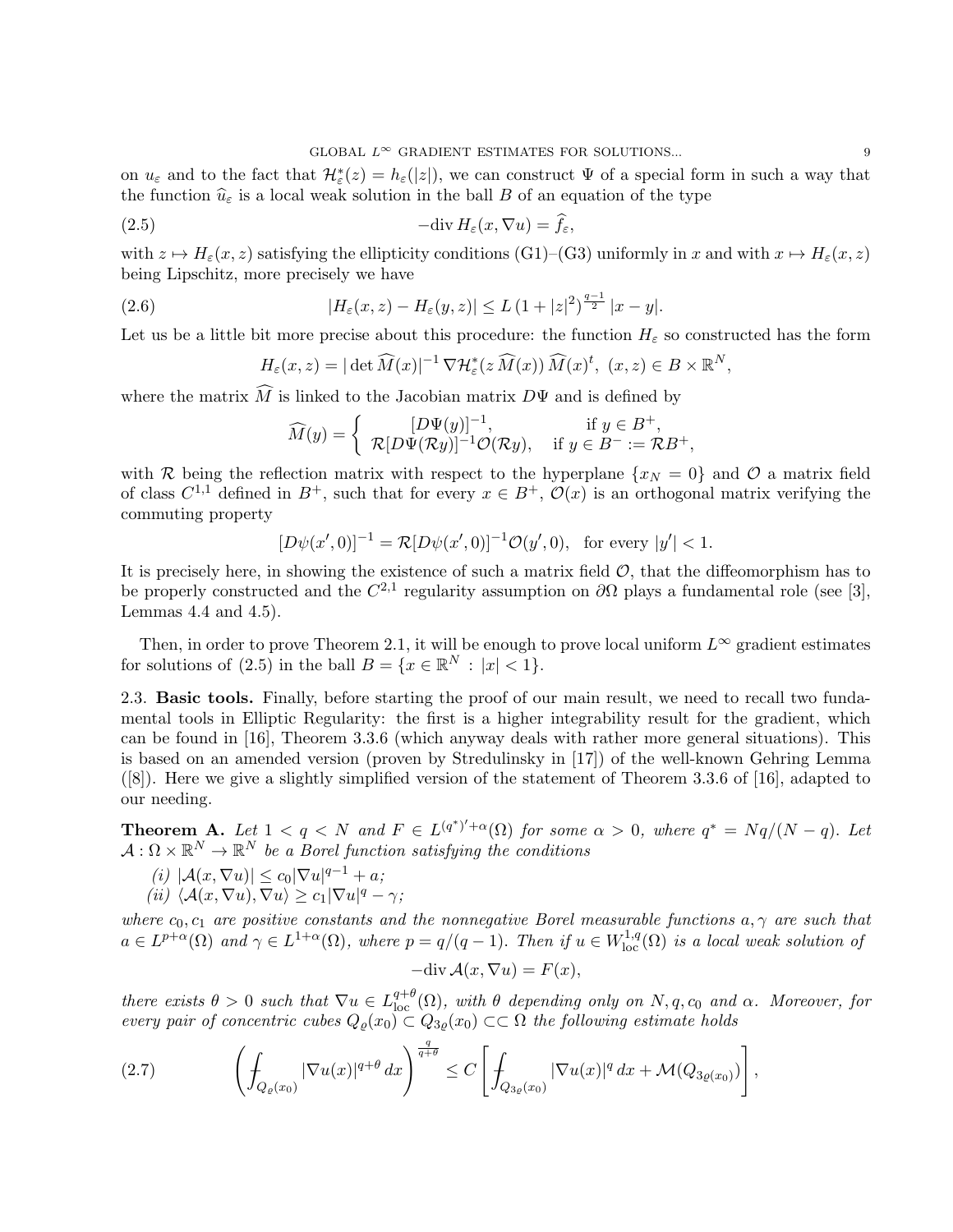with the constant C depending only on  $N, q, \theta$  and the distance of  $x_0$  from  $\partial\Omega$ , while M is given by

$$
\mathcal{M}(Q_{3\varrho(x_0)}) = \left(\int_{Q_{3\varrho}(x_0)} |\gamma|^{1+\alpha} dx\right)^{\frac{1}{(1+\alpha)}} + \left(\int_{Q_{3\varrho}(x_0)} |a|^{p+\alpha} dx\right)^{\frac{1}{(p+\alpha)}} + \left(\int_{Q_{3\varrho}(x_0)} |u - \overline{u}_{Q_{3\varrho}(x_0)}|^{q^*} dx\right)^{\frac{t}{q^*}} + \left(\int_{Q_{3\varrho}(x_0)} |F|^{(q^*)'+\alpha} dx\right)^{\frac{t'}{(q^*)'+\alpha}},
$$

and  $\overline{v}_E$  standing for the average of v over a generic set E. Here t is a suitable exponent such that  $t < q^*$  and  $t' < (q^*)' + \alpha$ .

Remark 4. The content of Theorem 3.3.6 of [16] in indeed more general and it also comprises the case  $q \geq N$ . In this situation, the thesis of Theorem A above is still true taking  $F \in L^{1+\alpha}(\Omega)$  and replacing the  $L^{p^*}$  norm of  $u - \overline{u}_{Q_{3g}}$  in estimate (2.7) with any  $L^r$  norm (critical case  $q = N$ ) or its  $L^{\infty}$ norm (super critical case  $q > N$ ).

The second result is the following, giving an  $L^{\infty}$  bound for a class of functions which sometimes are called De Giorgi classes (but the terminology could not be standard, see also [10], Theorem 5.2, for a similar definition and related results). The proof of the following fact can be found in [9], Theorem 7.2.

**Theorem B.** Let  $v \in W^{1,p}_{loc}(\Omega)$  be a positive function and suppose that there exist constants  $C, \chi > 0$ , an exponent  $\vartheta > 0$  and a radius  $R_0 > 0$ , such that for every couple of concentric balls  $B_o(x_0)$  and  $B_R(x_0)$  with  $\rho < R \le R_0$ , we get

$$
\int_{B_{\varrho}(x_0)} |\nabla (v - k)_+|^p dx \le \frac{C}{(R - \varrho)^p} \int_{B_R(x_0)} (v - k)_+^p dx + C(\chi^p + k^p R^{-N\vartheta}) |\{v > k\} \cap B_R(x_0)|^{1 - \frac{p}{N} + \vartheta},
$$

for every  $k \geq k_0$ . Then  $v \in L^{\infty}_{loc}(\Omega)$  and for every  $x_0 \in \Omega$  and  $R \leq min\{R_0, dist(x_0, \partial \Omega)\}\$  we get the estimate

(2.8) 
$$
\sup_{B_{R/2}(x_0)} v \leq C \left[ \left( \int_{B_R(x_0)} v^p dx \right)^{\frac{1}{p}} + k_0 + \chi R^{\frac{N\vartheta}{p}} \right].
$$

Having declared our strategy and introduced all the required tools, we will dedicate the next three sections to the proof of Theorem 2.1.

#### 3. PROOF OF THEOREM 2.1: STEP  $1$  – INTEGRABILITY GAIN

We now want to work with equation  $(2.5)$ , which is defined in the ball B. The first step is to show that  $w \in L^2_{loc}(B)$  uniformly in  $\varepsilon$ , with an estimate on  $||w||_{L^2}$  depending only on the data and  $\|\nabla u\|_{L^q}$ : in order to guarantee this gain of integrability on w, we wish to use a Moser-type argument, applied to the equation (3.1). In the sequel we will drop the subscript  $\varepsilon$  for the solutions  $u_{\varepsilon}$  and for the approximated data  $f_{\varepsilon}$ , just for notational convenience: the only important fact is the uniform assumption

$$
||f_{\varepsilon}||_{L^{N+\alpha}} \leq C, \text{ for every } 0 < \varepsilon \leq \varepsilon_0.
$$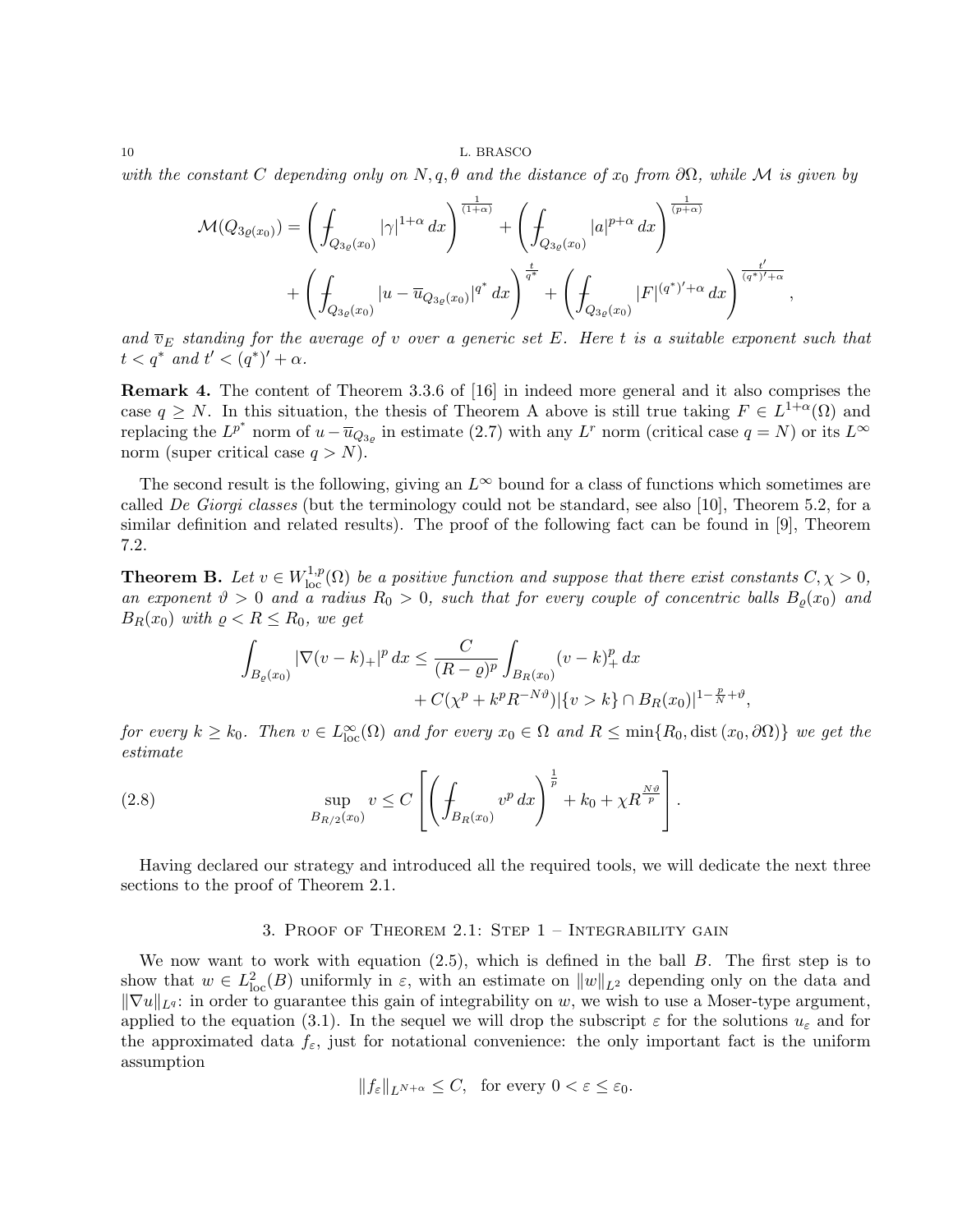The weak formulation of (2.5) is given by

$$
\int \langle H_{\varepsilon}(x,\nabla u), \nabla \varphi \rangle dx = \int f \varphi dx, \text{ for every } \varphi \in W_0^{1,q}(B),
$$

and deriving this equation with respect to  $x_i$ , we arrive at

(3.1) 
$$
\int \langle \nabla_z H_{\varepsilon}(x, \nabla u) D_i^2 u, \nabla \varphi \rangle dx + \int \langle \partial_{x_i} H_{\varepsilon}(x, \nabla u), \nabla \varphi \rangle dx = - \int f \varphi_{x_i} dx,
$$

where  $D_i^2 u$  is the *i*-th column of the Hessian matrix  $D^2 u$ .

First of all, observe that by means of Theorem A, we already have obtained the gain of integrability  $w \in L^{1+\theta/q}$ , for some  $\theta > 0$  (the  $H_{\varepsilon}$  can be easily constructed so to satisfy the mild hypothesis of Theorem A uniformly in  $\varepsilon$ ). Then, keeping in mind the definition (2.4) of  $k_0$ , let us choose

$$
\varphi = u_{x_i}(w^s - k_0^s)_{+} \zeta^2,
$$

with  $s \ge \theta/q$ , where  $\zeta$  is a  $C_0^{\infty}$  cut-off function supported on some ball  $B_R(x_0) \subset\subset B$ , equal to 1 on a smaller concentric ball  $B\varrho(x_0)$  and such that its maximal slope is of order  $(R - \varrho)^{-1}$ .

Inserting  $\varphi$  into (3.1) and summing over  $i = 1, ..., N$ , we obtain

(3.2) 
$$
\sum_{i=1}^{N} \int_{\{w > k_0\}} \langle \nabla_z H_{\varepsilon}(x, \nabla u) D_i^2 u u_{x_i}, \nabla w \rangle w^{s-1} \zeta^2 dx
$$

(3.3) 
$$
+\sum_{i=1}^{N}\int \langle \nabla_{z}H_{\varepsilon}(x,\nabla u)D_{i}^{2}u,D_{i}^{2}u\rangle (w^{s}-k_{0}^{s})_{+}\zeta^{2}dx
$$

(3.4) 
$$
+2\sum_{i=1}^N \int \langle \nabla_z H_{\varepsilon}(x,\nabla u)D_i^2 u u_{x_i}, \nabla \zeta \rangle \zeta (w^s - k_0^s) + u_{x_i} dx
$$

(3.5) 
$$
+ \sum_{i=1}^{N} \int_{\{w > k_0\}} \langle \partial_{x_i} H_{\varepsilon}(x, \nabla u), \nabla w \rangle w^{s-1} u_{x_i} \zeta^2 dx
$$

(3.6) 
$$
+\sum_{i=1}^{N}\int \langle \partial_{x_i} H_{\varepsilon}(x,\nabla u), D_i^2 u \rangle (w^s - k_0^s)_{+} \zeta^2 dx
$$

(3.7) 
$$
+2\sum_{i=1}^{N}\int\langle\partial_{x_{i}}H_{\varepsilon}(x,\nabla u),\nabla\zeta\rangle u_{x_{i}}(w^{s}-k_{0}^{s})+\zeta dx
$$

(3.8) 
$$
= -\sum_{i=1}^{N} \int f u_{x_i x_i} (w^s - k_0^s)_{+} \zeta^2
$$

(3.9) 
$$
-\sum_{i=1}^{N} \int f u_{x_i} ((w^s - k_0^s)_{+})_{x_i} \zeta^2
$$

(3.10) 
$$
-\sum_{i=1}^{N} 2 \int f \zeta_{x_i}(w^s - k_0^s)_{+} u_{x_i} \zeta.
$$

We start by saying that the two main terms are given by (3.2) and (3.4), which are the corner-stones that in the end will give a Caccioppoli-type inequality. In the sequel, in order to provide a cleaner and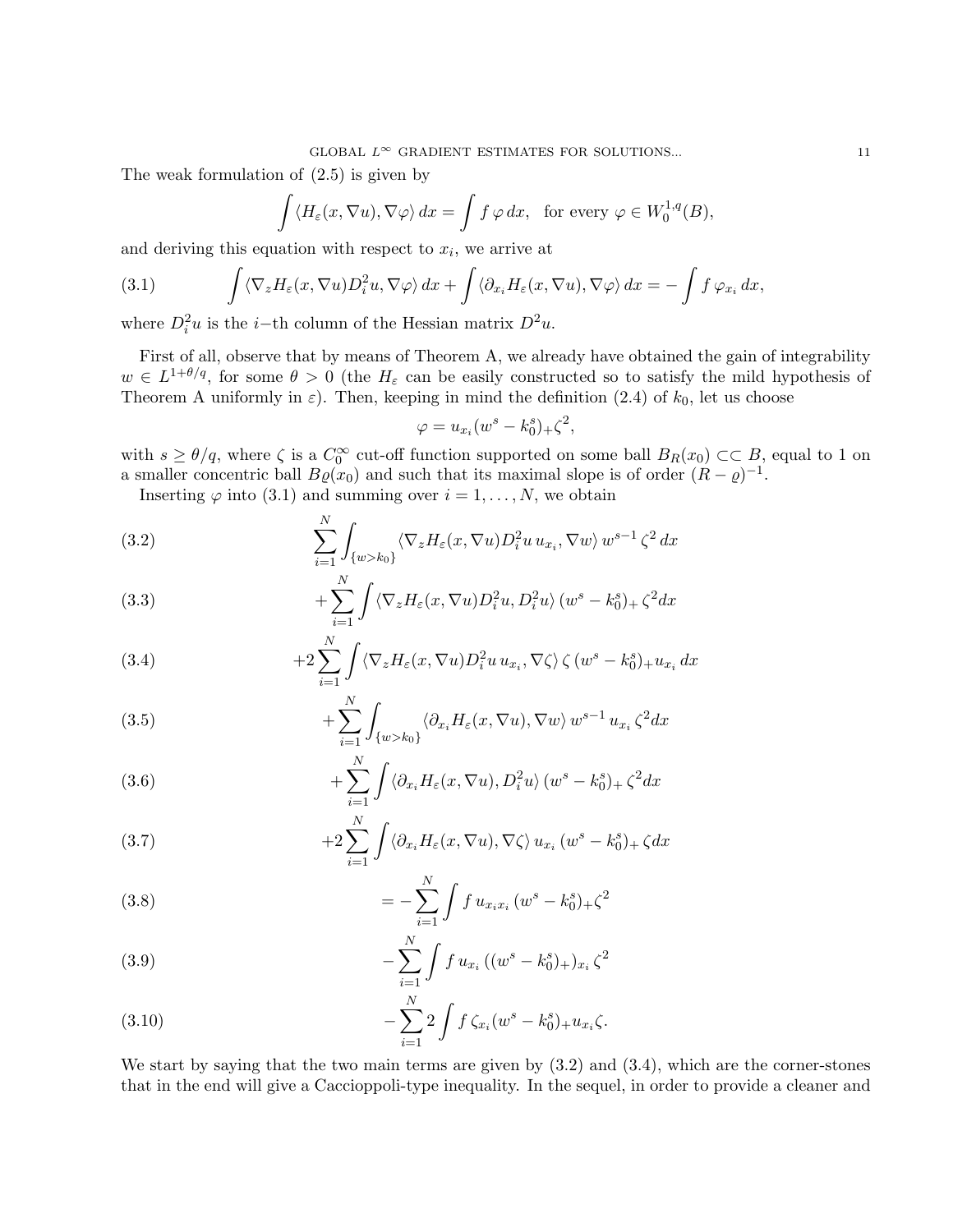easier to follow description of the estimates, we divide the integrals in the previous equation in three groups: the main terms  $(3.2)$ ,  $(3.3)$  and  $(3.4)$ , terms containing f, i.e.  $(3.8)$ ,  $(3.9)$  and  $(3.10)$  and terms containing  $\partial_{x_i}H_{\varepsilon}$ , which are (3.5), (3.6) and (3.7). We aim to analyze each group separately, starting from the basic ones.

3.1. The main terms. So first of all, we proceed to estimate (3.2) and (3.4): using the fact

$$
\nabla w = q w^{\frac{q-2}{q}} D^2 u \nabla u,
$$

the first term can be written as

$$
s\int_{\{w>k_0\}} \langle \nabla_z H_{\varepsilon}(x,\nabla u)D^2 u \nabla u, \nabla w \rangle w^{s-1} \zeta^2 dx = \frac{s}{q} \int_{\{w>k_0\}} \langle \nabla_z H_{\varepsilon}(x,\nabla u) \nabla w, \nabla w \rangle \zeta^2 w^{s-2+\frac{2}{q}} dx
$$

and recalling the fact that  $\{w > k_0\} = {\{\vert \nabla u \vert > M\}}$  and taking into account (2.3), we can estimate this integral from below with

$$
\frac{s}{\lambda q} \int_{\{w > k_0\}} |\nabla w|^2 w^{s-1} \zeta^2 dx = \frac{4s}{\lambda q(s+1)^2} \int_{\{w > k_0\}} \left| \nabla (w^{\frac{s+1}{2}}) \right|^2 \zeta^2 dx
$$
  
= 
$$
\frac{4s}{\lambda q(s+1)^2} \int \left| \nabla \left( w^{\frac{s+1}{2}} - k_0^{\frac{s+1}{2}} \right) \right|^2 \zeta^2 dx := \mathcal{J}.
$$

Concerning the other term, we observe

$$
2\int \langle \nabla_z H_{\varepsilon}(x, \nabla u) D^2 u \nabla u, \nabla \zeta \rangle (w^s - k_0^s)_{+} \zeta dx \leq \frac{2}{q} \int |\nabla_z H_{\varepsilon}(x, \nabla u)| |\nabla w| |\nabla \zeta| \zeta (w^s - k_0^s)_{+} w^{\frac{2-q}{q}} dx
$$
  

$$
\leq \frac{2\lambda}{q} \int |\nabla w| |\nabla \zeta| \zeta (w^s - k_0^s)_{+} dx,
$$
  

$$
\leq \frac{2\lambda}{q} \int_{\{w > k\}} |\nabla w| |\nabla \zeta| \zeta w^s dx.
$$

Finally, using Young's inequality the last integral can be treated as

$$
\int_{\{w>k\}} |\nabla w| |\nabla \zeta| \zeta w^s dx \le \tau \int_{\{w>k\}} |\nabla w|^2 w^{s-1} \zeta^2 dx + \frac{1}{\tau} \int_{\{w>k\}} w^{s+1} |\nabla \zeta|^2, dx,
$$

and the first term can be absorbed in  $\mathcal{J}$ , taking  $\tau > 0$  small enough. Before going on, we observe that the first group contains also the term

$$
\sum_{i=1}^N \int \langle \nabla_z H_{\varepsilon}(\nabla u) D_i^2 u, D_i^2 u \rangle (w^s - k_0^s)_+ \zeta^2 dx,
$$

which has positive sign and we could consequently be tempted to drop it: on the contrary, it will be crucial to keep it, in order to absorb similar terms appearing on the right-hand side (for this reason, we will call it *sponge term*, see below). So, it is important to give an estimation from below for it: indeed, we get

$$
(3.11) \quad \int \langle \nabla_z H_{\varepsilon}(\nabla u) D^2 u, D^2 u \rangle (w^s - k_0^s) + \zeta^2 dx \ge \frac{1}{\lambda} \int w^{\frac{q-2}{q}} |D^2 u|^2 (w^s - k_0^s) + \zeta^2 dx := \frac{1}{\lambda} \mathcal{S}(B_R),
$$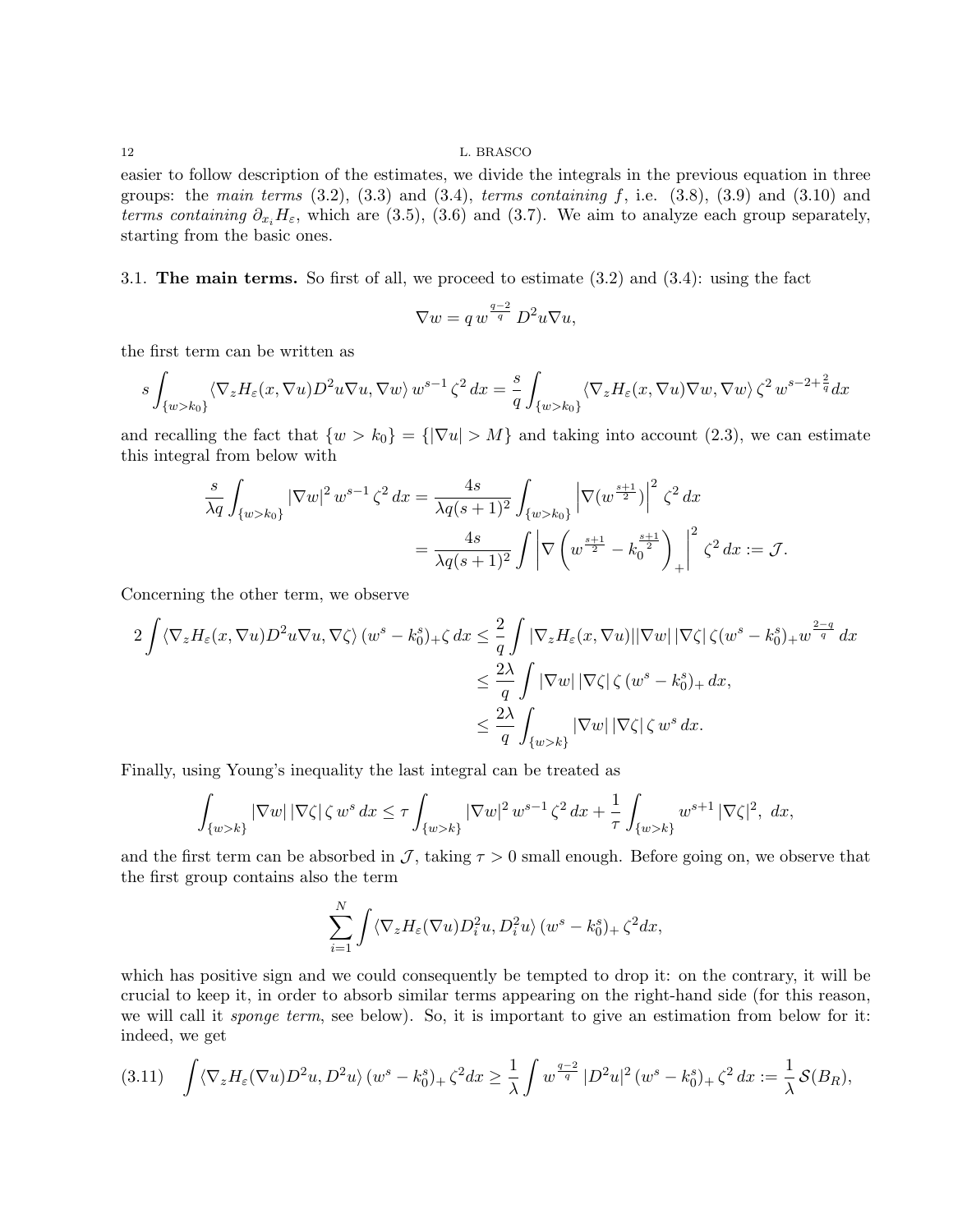and sometimes, for simplicity, we will call this the *sponge term*. Up to now, we have obtained

$$
\int \left| \nabla \left( w^{\frac{s+1}{2}} - k_0^{\frac{s+1}{2}} \right)_{+} \right|^2 \zeta^2 dx + \mathcal{S}(B_R) \le C \int_{\{w > k_0\}} \left| w^{\frac{s+1}{2}} \right|^2 \left| \nabla \zeta^2 \right| dx
$$
  
+ Estimates for ((3.5) – (3.10)),

with the constant C depending on  $q$ , s and  $\lambda$ , then using the following simple observation

(3.12) 
$$
w^{s+1}1_{\{w>k_0\}} \le 2\left(w^{\frac{s+1}{2}} - k_0^{\frac{s+1}{2}}\right)_+^2 + 2k_0^{s+1},
$$

the previous can be recast into

(3.13)

$$
\int_{B_{\varrho}(x_0)} \left| \nabla \left( w^{\frac{s+1}{2}} - k_0^{\frac{s+1}{2}} \right)_{+} \right|^2 \zeta^2 dx + \mathcal{S}(B_R) \le C \int \left( w^{\frac{s+1}{2}} - k_0^{\frac{s+1}{2}} \right)_+^2 |\nabla \zeta|^2 dx \n+ \frac{k_0^{2\beta} C}{(R - \varrho)^2} |B_R| + \text{ Estimates for } ((3.5) - (3.10)),
$$

which is the kind of estimate which will provide the desired gain of integrability.

3.2. Terms containing the datum f. Using Young's inequality and the fact that  $w \ge 1$ , we get

$$
-\sum_{i} \int f u_{x_i x_i} (w^s - k_0^s)_{+} \zeta^2 dx \le \int |f| |D^2 u| (w^s - k_0^s)_{+} \zeta^2 dx
$$
  

$$
\le \tau \int |D^2 u|^2 w^{\frac{q-2}{q}} (w^s - k_0^s)_{+} \zeta^2 dx
$$
  

$$
+ \frac{1}{\tau} \int |f|^2 (w^s - k_0^s)_{+} \zeta^2 dx,
$$

and the first integral can be absorbed in the left-hand side, taking  $\tau > 0$  small enough (for example  $\tau = 1/(2\lambda)$  by means of the sponge term  $S(B_R)$ . Concerning the other term, we can proceed as follows, noticing that

(3.14) 
$$
(w^{s} - k_{0}^{s})_{+} \leq w^{s+1} 1_{\{w > k_{0}\}} \leq 2 \left(w^{\frac{s+1}{2}} - k_{0}^{\frac{s+1}{2}}\right)_{+}^{2} + 2 k_{0}^{s+1},
$$

so that using Hölder's inequality and Sobolev inequality we get

$$
\int |f|^2 (w^s - k_0^s)_{+} \zeta^2 dx \le 2 \int |f|^2 \left( w^{\frac{s+1}{2}} - k_0^{\frac{s+1}{2}} \right)_+^2 \zeta^2 dx + 2 k_0^{s+1} \int |f|^2 \zeta^2 dx
$$
  

$$
\le \left( \int_{B_R(x_0)} |f|^N dx \right)_+^{\frac{2}{N}} \left( \int \left( \left( w^{\frac{s+1}{2}} - k_0^{\frac{s+1}{2}} \right)_+ \zeta \right)^{2^*} dx \right)^{\frac{2}{2^*}}
$$
  

$$
+ 2 k_0^{s+1} \int_{B_R(x_0)} |f|^2 dx
$$
  

$$
\le c \|f\|_{L^{N+\alpha}}^2 R^{\frac{2\alpha}{N+\alpha}} \int \left| \nabla \left( \left( w^{\frac{s+1}{2}} - k_0^{\frac{s+1}{2}} \right)_+ \zeta \right) \right|^2 dx
$$
  

$$
+ c k_0^{s+1} \|f\|_{L^{N+\alpha}}^2 |B_R|^{1-\frac{2}{N+\alpha}},
$$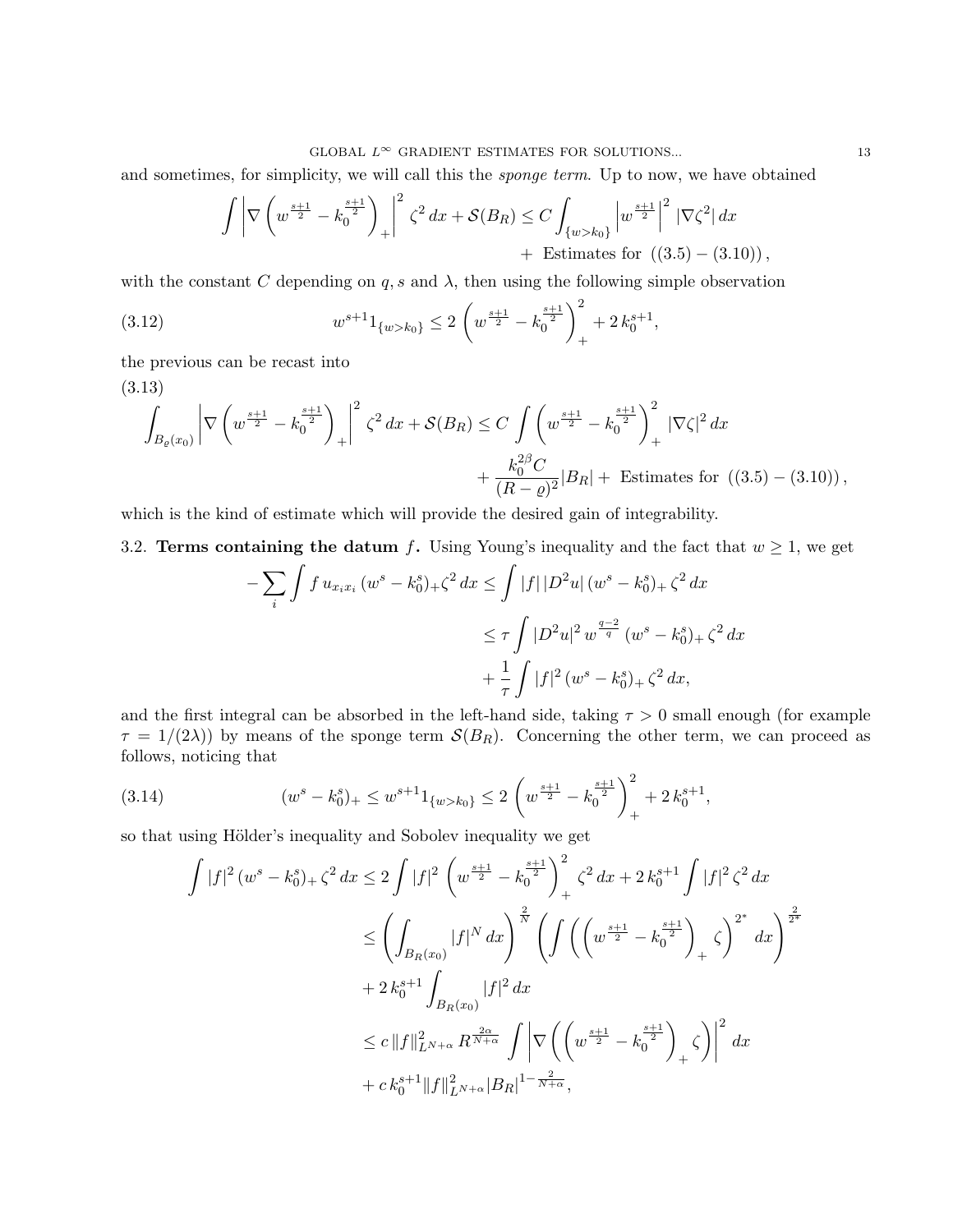and then we simply observe that

$$
\int \left| \nabla \left( \left( w^{\frac{s+1}{2}} - k_0^{\frac{s+1}{2}} \right)_+ \zeta \right) \right|^2 dx \le 2 \int \left| \nabla \left( w^{\frac{s+1}{2}} - k_0^{\frac{s+1}{2}} \right)_+ \right|^2 \zeta^2 dx
$$
  
+ 2 \int |\nabla \zeta|^2 \left( w^{\frac{s+1}{2}} - k\_0^{\frac{s+1}{2}} \right)\_+^2 dx,

so that the term involving the gradient of  $(w^{(s+1)/2} - k_0^{(s+1)/2})$  $\binom{(s+1)/2}{0}$  will be absorbed in the left-hand side of  $(3.13)$ , choosing the radius R small enough (so that all the estimates will be true for every R smaller than a suitable  $R_0$ , while the other term can be kept in the right-hand side of (3.13).

Let us go on, with the second term involving  $f$  in the derived equation: we use the fact that  $|\nabla u| \leq w^{\frac{1}{q}}$  and that  $w^{\frac{1}{q}+s-1} \leq w^s$ , so to obtain

$$
-\sum_{i} \int f u_{x_i} ((w^s - k_0^s)_{+})_{x_i} \zeta^2 dx \le s \int_{\{w > k_0\}} |f| \, w^{\frac{1}{q} + s - 1} \, |\nabla w| \, \zeta^2 dx
$$
  

$$
\le \frac{s}{\tau} \int_{\{w > k_0\}} |f|^{2} \, w^{s+1} \, \zeta^2 dx + s\tau \int_{\{w > k_0\}} |\nabla w|^{2} \, w^{s-1} \, \zeta^2 dx,
$$

and the second term can be absorbed by the left-hand side of (3.13), while the first can be estimated as before, using (3.12). Finally, the last integral: we use the simple fact that  $w^{1/q+s} \leq w^{s+1}$  and Young's inequality, so that

$$
-2\sum_{i}\int f u_{x_{i}}\zeta_{x_{i}}(w^{s}-k_{0}^{s})_{+}\zeta dx \le 2\int_{\{w>k_{0}\}}|f|w^{s+1}|\nabla\zeta|\zeta dx
$$
  

$$
\le \int_{\{w>k_{0}\}}|f|^{2}w^{s+1}\zeta^{2} dx + \int_{\{w>k_{0}\}}|\nabla\zeta|^{2}\left|w^{\frac{s+1}{2}}\right|^{2} dx,
$$

and again the first term as already been estimated using (3.12), while the second can be recast into

$$
\int_{\{w>k_0\}} |\nabla \zeta|^2 \left| w^{\frac{s+1}{2}} \right|^2 dx \le 2 \int |\nabla \zeta|^2 \left( w^{\frac{s+1}{2}} - k_0^{\frac{s+1}{2}} \right)_+^2 dx + \frac{C k_0^{s+1}}{(R-\varrho)^2} |B_R|,
$$

again using (3.12), the latter being exactly the same term of the right-hand side in (3.13).

Putting all together, after the estimation of the first two groups of terms we have obtained

$$
\int \left| \nabla \left( w^{\frac{s+1}{2}} - k_0^{\frac{s+1}{2}} \right)_{+} \right|^2 \zeta^2 dx + \mathcal{S}(B_R) \le C_1 \int_{\{w > k_0\}} \left| \left( w^{\frac{s+1}{2}} - k_0^{\frac{s+1}{2}} \right)_{+} \right|^2 |\nabla \zeta^2| dx
$$
\n
$$
+ \frac{C k_0^{s+1}}{(R - \varrho)^2} |B_R| + C k_0^{s+1} \|f\|_{L^{N+\alpha}}^2 |B_R|^{1 - \frac{2}{N+\alpha}}
$$
\n+ Estimates for ((3.5) - (3.7)),

with  $C_1$  depending on q,  $\lambda$ , s,  $||f||_{L^{N+\alpha}}$ .

### 3.3. Terms involving derivatives of  $H$ . We are left with the handling of the terms

Estimates for  $((3.5) - (3.7))$ ,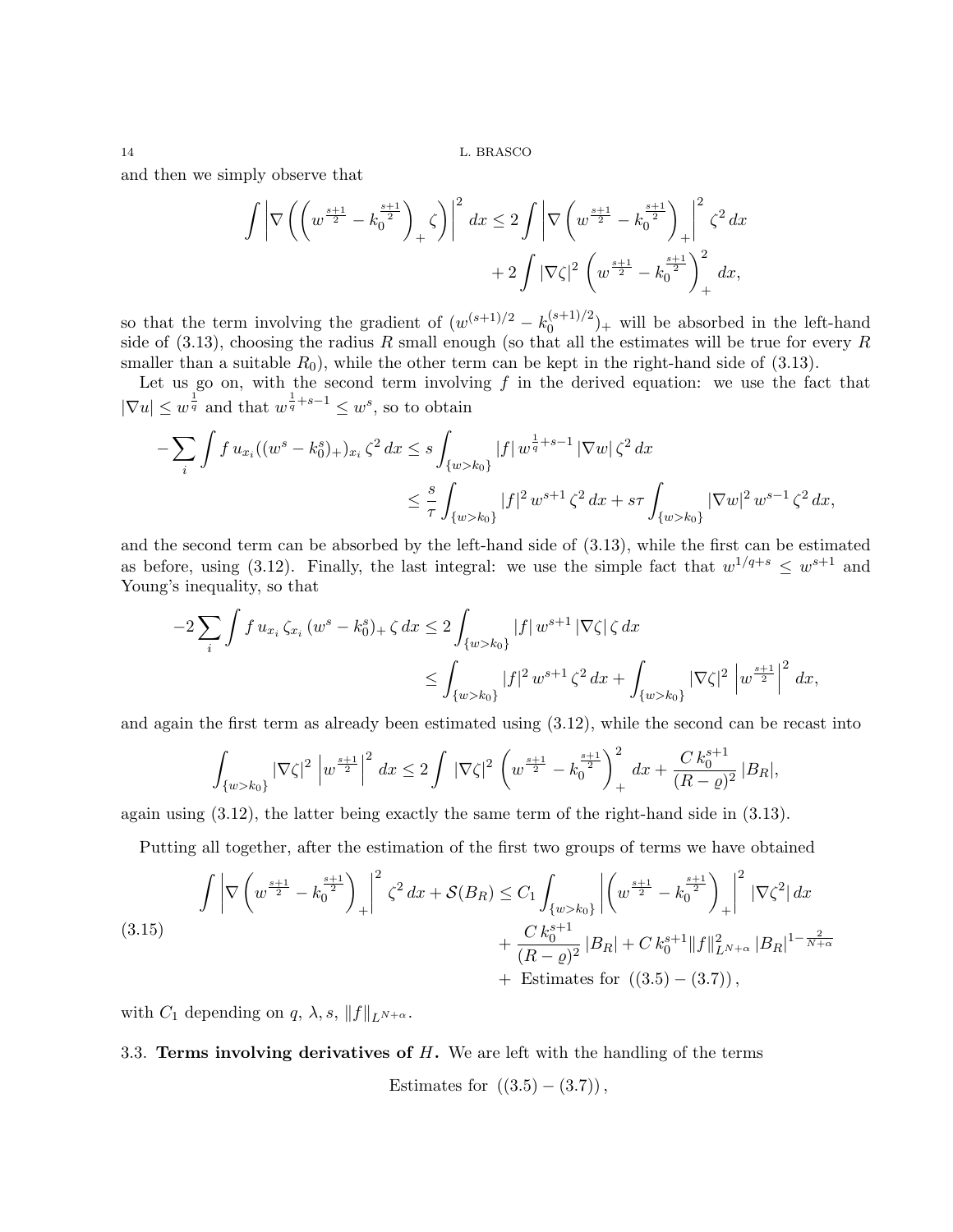and clearly we aim to obtain an inequality of the type (3.15). Let us start with the (3.5): we have

$$
\sum_{i=1}^{N} \int_{\{w > k_0\}} \langle \partial_{x_i} H_{\varepsilon}(x, \nabla u), \nabla w \rangle w^{s-1} u_{x_i} \zeta^2 dx \le C \int_{\{w > k_0\}} |\nabla w| w^{\frac{q-1}{q}} w^{s-1} w^{\frac{1}{q}} \zeta^2 dx
$$
  

$$
\le C \tau \int_{\{w > k_0\}} |\nabla w|^2 w^{s-1} \zeta^2 dx
$$
  

$$
+ \frac{C}{\tau} \int_{\{w > k_0\}} w^{s+1} \zeta^2 dx,
$$

and the first term can be absorbed by the left-hand side of (3.15), while for the other we can simply proceed as before, using  $(3.12)$  in combination with Hölder and Sobolev inequality to get

$$
\int_{\{w > k_0\}} w^{s+1} \zeta^2 dx \le C |B_R|^{\frac{2}{N}} \int \left| \nabla \left( w^{\frac{s+1}{2}} - k_0^{\frac{s+1}{2}} \right)_+ \right|^2 \zeta^2 dx
$$
  
+  $C |B_R|^{\frac{2}{N}} \int |\nabla \zeta|^2 \left( w^{\frac{s+1}{2}} - k_0^{\frac{s+1}{2}} \right)_+^2 dx$   
+  $C k_0^{s+1} |B_R|$ ,

the term containing the gradient of  $(w^{\frac{s+1}{2}} - k_0^{\frac{s+1}{2}})_+$  being absorbed, taking R small enough.

We go on with (3.6), that is

$$
\sum_{i=1}^{N} \int \langle \partial_{x_i} H_{\varepsilon}(x, \nabla u), D_i^2 u \rangle (w^s - k_0^s)_{+} \zeta^2 dx \le C \int |D^2 u| w^{\frac{q-1}{q}} (w^s - k_0^s)_{+} \zeta^2 dx
$$
  

$$
\le C \tau \int |D^2 u|^2 w^{\frac{q-2}{q}} (w^s - k_0^s)_{+} \zeta^2 dx
$$
  

$$
+ \frac{C}{\tau} \int w (w^s - k_0^s)_{+} \zeta^2 dx,
$$

and the first integral will be absorbed by  $\mathcal{S}(B_R)$  in the left-hand side, while the other can be estimated as before.

We are only left with the last integral  $(3.7)$ , for which we can easily derive the following estimate

$$
2\sum_{i=1}^{N} \int \langle \partial_{x_i} H_{\varepsilon}(x, \nabla u), \nabla \zeta \rangle u_{x_i} \left( w^s - k_0^s \right)_{+} \zeta dx \le C \int w \left( w^s - k_0^s \right)_{+} |\nabla \zeta| \zeta dx
$$
  

$$
\le C \int_{\{w > k_0\}} |\nabla \zeta|^2 w^{s+1} dx + C \int_{\{w > k_0\}} \zeta^2 w^{s+1} dx,
$$

and these latter two terms have already been treated.

3.4. Caccioppoli-type inequality. Finally, inserting the latter informations into (3.15) and setting  $\beta = (s+1)/2$ , we can drop the sponge term  $\mathcal{S}(B_R)$ , add the term  $\int (w^{\beta} - k_0^{\beta})$  $\int_0^\beta$ <sub>1</sub> | $\nabla \zeta$ <sup>2</sup> dx on both sides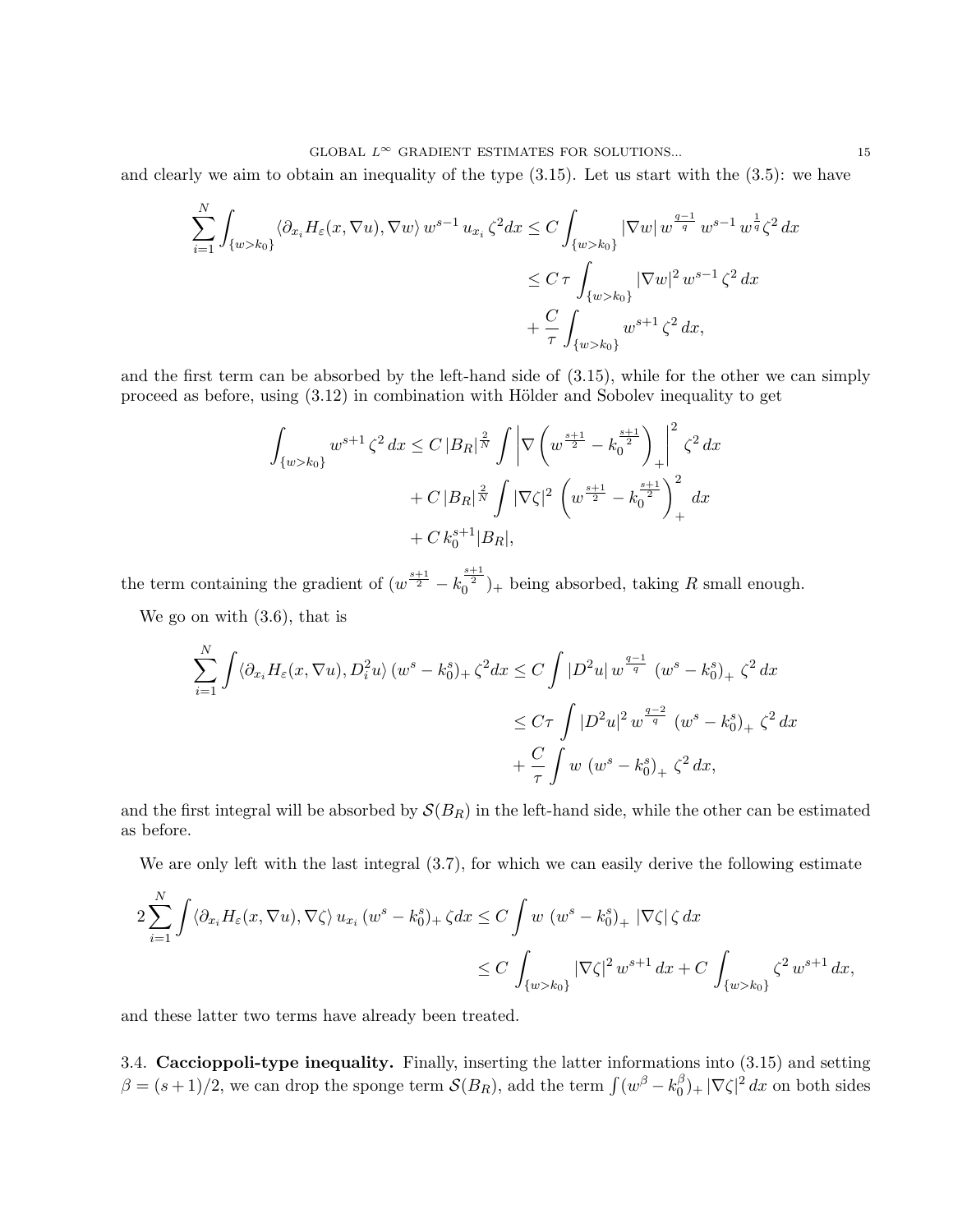and then apply Sobolev inequality, in order to get

$$
(3.16) \qquad \left(\int_{B_{\varrho}(x_0)} \left(w^{\beta} - k_0^{\beta}\right)_+^{2^*} dx\right)^{\frac{2}{2^*}} \leq \frac{C}{(R-\varrho)^2} \int_{B_R(x_0)} \left(w^{\beta} - k_0^{\beta}\right)_+^{2^*} dx + \frac{k_0^{2\beta}C}{(R-\varrho)^2} |B_R| + C k_0^{2\beta} \|f\|_{L^{N+\alpha}}^2 |B_R|^{1-\frac{2}{N+\alpha}},
$$

for a constant C that can be chosen so to depend only on  $q, \lambda, \|f\|_{L^{N+\alpha}}$  and  $\beta$ , but not on  $\varepsilon$ . Starting from  $\beta = \frac{1+\theta/q}{2}$  $\frac{\partial^2 u}{\partial x^2}$ , choosing a sequence of concentric balls and iterating a suitable number of times, we finally obtain  $w \in L^2_{loc}$ , uniformly in  $\varepsilon$ . Moreover, for every  $B_R \Subset \Omega$  we get an estimate of the type

$$
||w||_{L^2(B_\varrho)} \le C = C(\lambda, N, \delta, L, ||f||_{L^{N+\alpha}}, R-\varrho),
$$

for every  $0 < \varrho < R$ .

# 4. Proof of Theorem 2.1: Step 2 – Boundedness of the gradient

The next step is to show that  $w$  is in a suitable De Giorgi class, i.e. it satisfies an estimate of the type (2.8) (with  $p = 2$ , as we will see): then using Theorem B we will obtain that  $w \in L^{\infty}_{loc}$ , with an estimate on  $||w||_{\infty}$  depending on the  $L^2$  norm of w. Using the fact that  $w \in L^2_{loc}$  uniformly in  $\varepsilon$  (as shown in the previous section), we will finally obtain that  $\nabla u_{\varepsilon} \in L^{\infty}_{loc}$  uniformly in  $\varepsilon$ .

So, in order to conclude, we proceed exactly as in the last section, but with a different choice for the test function, as far as we now want to show that  $(w - k)$  satisfies a suitable Caccioppoli inequality, for every  $k \geq k_0$ .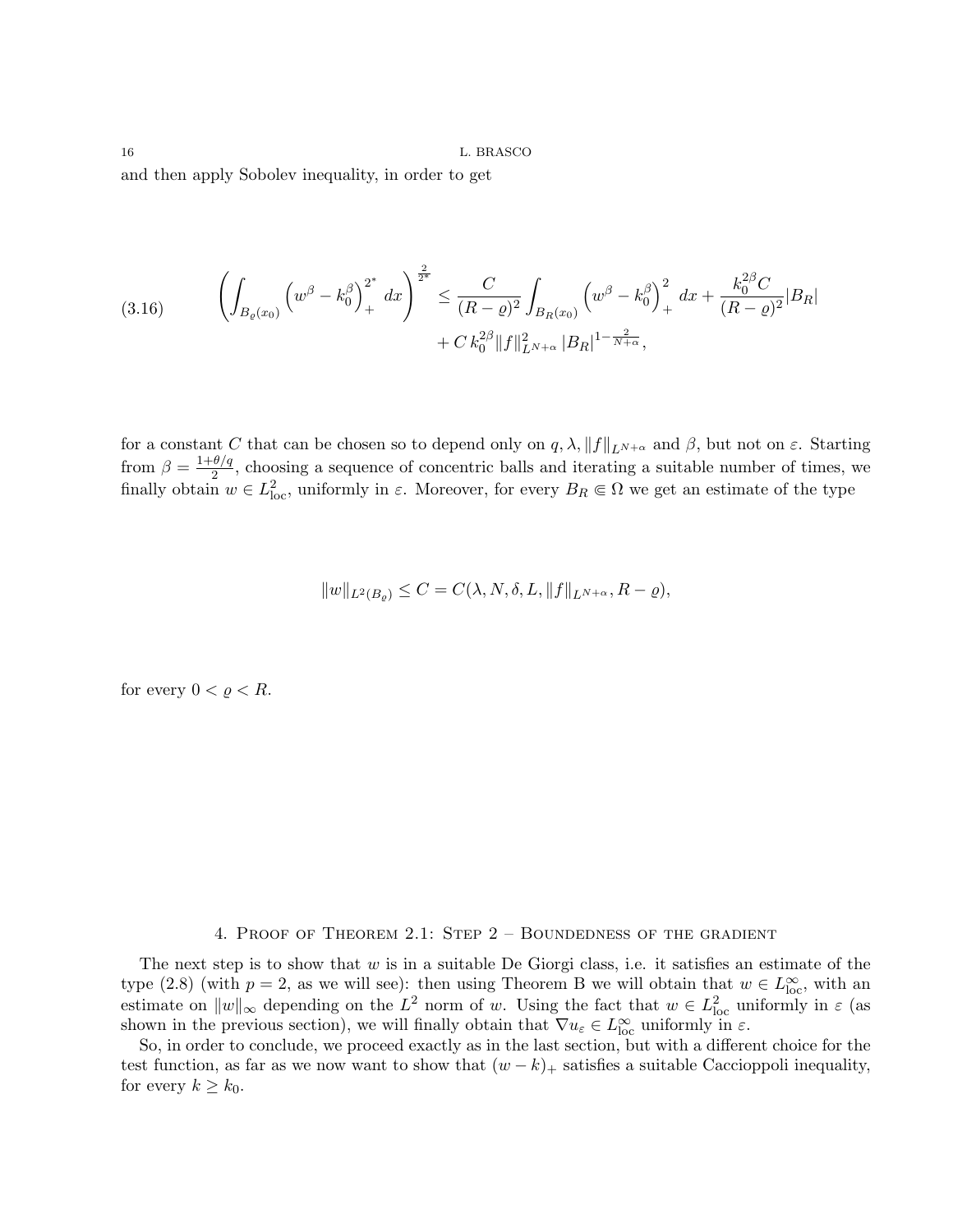Keeping this in mind, the right choice for the test function is given by  $\varphi = u_{x_i}(w - k) + \zeta^2$ , then inserting this into (3.1) and summing over  $i = 1, \ldots, N$ , we obtain

(4.1) 
$$
\sum_{i=1}^{N} \int \langle \nabla_z H_{\varepsilon}(x, \nabla u) D_i^2 u u_{x_i}, \nabla (w - k)_+ \rangle \zeta^2 dx
$$

(4.2) 
$$
+\sum_{i=1}^{N}\int \langle \nabla_{z}H_{\varepsilon}(x,\nabla u)D_{i}^{2}u,D_{i}^{2}u\rangle (w-k)_{+}\zeta^{2}dx
$$

(4.3) 
$$
+2\sum_{i=1}^{N}\int \langle \nabla_z H_{\varepsilon}(x,\nabla u)D_i^2 u u_{x_i}, \nabla \zeta \rangle \zeta (w-k) + u_{x_i} dx
$$

(4.4) 
$$
+ \sum_{i=1}^{N} \int \langle \partial_{x_i} H_{\varepsilon}(x, \nabla u), \nabla (w - k)_+ \rangle u_{x_i} \zeta^2 dx
$$

(4.5) 
$$
+\sum_{i=1}^{N}\int \langle \partial_{x_i} H_{\varepsilon}(x,\nabla u), D_i^2 u \rangle (w-k)_{+} \zeta^2 dx
$$

(4.6) 
$$
+2\sum_{i=1}^{N}\int \langle \partial_{x_i} H_{\varepsilon}(x,\nabla u), \nabla \zeta \rangle u_{x_i}(w-k)_{+} \zeta dx
$$

(4.7) 
$$
= -\sum_{i=1}^{N} \int f u_{x_i x_i} (w^s - k_0^s)_+ \zeta^2 dx
$$

(4.8) 
$$
-\sum_{i=1}^{N} \int f u_{x_i} \left( (w^s - k_0^s)_{+} \right)_{x_i} \zeta^2 dx
$$

(4.9) 
$$
-\sum_{i=1}^{N} 2 \int f \zeta_{x_i}(w^s - k_0^s) + u_{x_i} \zeta dx.
$$

As before, we divide the estimates into three groups.

4.1. The main terms. We observe that, using the fact that  $\nabla(w-k)_+ = q w^{\frac{q-2}{q}} D^2 w \nabla u 1_{\{w>k\}}$ , the integral (4.1) can be written as

$$
\int \langle \nabla_z H_{\varepsilon}(x, \nabla u) D^2 u \nabla u, \nabla (w - k)_+ \rangle \zeta^2 dx = \frac{1}{q} \int \langle \nabla_z H_{\varepsilon}(x, \nabla u) \nabla (w - k)_+, \nabla (w - k)_+ \rangle \zeta^2 w^{\frac{2-q}{q}} dx
$$

and the previous integral is restricted to the set  $\{w > k\}$ , so that taking  $k \geq k_0$ , with  $k_0$  given by  $(2.4)$ , and taking into account  $(2.3)$  we get

$$
\int \langle \nabla_z H_{\varepsilon}(x, \nabla u) \nabla (w - k)_+, \nabla (w - k)_+ \rangle w^{\frac{2-q}{2}} \zeta^2 dx \ge \frac{1}{q\lambda} \int |\nabla (w - k)_+|^2 \zeta^2.
$$

Then we observe that the term (4.2) can be treated as follows (this is the sponge term, as before)

$$
\sum_{i=1}^N \int \langle \nabla_z H_{\varepsilon}(x, \nabla u) D_i^2 u, D_i^2 u \rangle (w - k)_+ \zeta^2 dx \ge \frac{1}{\lambda} \int |D^2 u|^2 w^{\frac{q-2}{q}} (w - k)_+ \zeta^2 dx := \frac{1}{\lambda} \mathcal{S}'(B_R),
$$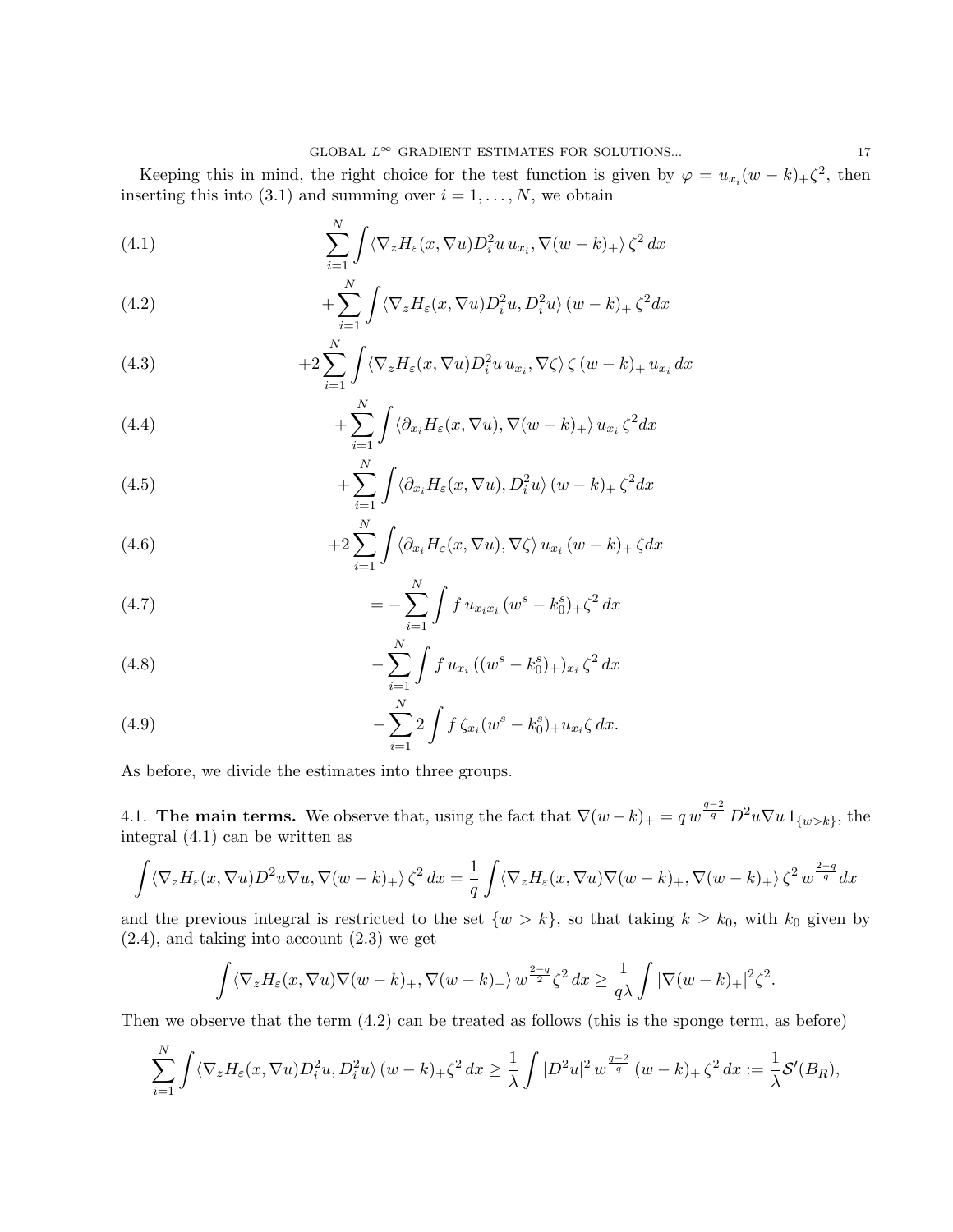while concerning the third integral (4.3), we get

$$
2 \int \langle \nabla_z H_{\varepsilon}(x, \nabla u) D^2 u \nabla u, \nabla \zeta \rangle (w - k)_{+} \zeta dx = \frac{2}{q} \int \langle \nabla_z H_{\varepsilon}(x, \nabla u) \nabla (w - k)_{+}, \nabla \zeta \rangle
$$
  

$$
\times (w - k)_{+} w^{\frac{2-q}{q}} \zeta dx
$$
  

$$
\leq \frac{2}{q} \int |\nabla_z H_{\varepsilon}(x, \nabla u)| |\nabla (w - k)_{+}| |\nabla \zeta|
$$
  

$$
\times \zeta (w - k)_{+} w^{\frac{2-q}{q}} dx
$$
  

$$
\leq \frac{2\lambda}{q} \int |\nabla (w - k)_{+}| |\nabla \zeta| \zeta (w - k)_{+} dx,
$$

where we have used again (2.3) and the fact that we are integrating over a region where  $|\nabla u| \geq M$ . Summarizing, we have obtained

$$
\int |\nabla(w-k)_+|^2 \zeta^2 dx + \int |D^2 u|^2 w^{\frac{q-2}{q}} (w-k)_+ \zeta^2 dx \le C \int |\nabla(w-k)_+| |\nabla \zeta| \zeta (w-k)_+ dx + \text{Estimates for (4.4) – (4.9),}
$$

and with standard calculations we can then obtain the inequality

(4.10) 
$$
\int |\nabla(w-k)_+|^2 \zeta^2 dx + \int |D^2u|^2 w^{\frac{q-2}{q}} (w-k)_+ \zeta^2 dx \leq C \int |\nabla \zeta|^2 (w-k)_+^2 dx, \\ + \text{Estimates for (4.4)} - (4.9),
$$

for every  $k \geq k_0$ .

4.2. **Terms containing**  $f_{\varepsilon}$ . Using the fact that  $w \ge 1$  and Young's inequality, we get

$$
\sum_{i} \int f u_{x_i x_i} (w - k)_+ \zeta^2 dx \le \int |f| \left( \sum_{i} |D_i^2 u|^2 \right)^{\frac{1}{2}} (w - k)_+ \zeta^2 dx
$$
  

$$
\le \tau \int |D^2 u|^2 w^{\frac{q-2}{q}} (w - k)_+ \zeta^2 dx + \frac{1}{\tau} \int |f|^2 (w - k)_+ \zeta^2 dx
$$

and observe that the first integral can be absorbed, choosing  $\tau$  small enough, by the left-hand side. Concerning the second integral, we observe that we can get

$$
\int |f|^2 (w - k)_+ \zeta^2 dx \le \frac{1}{2} \int |f|^2 (w - k)_+^2 \zeta^2 + \frac{1}{2} \int_{\{w \ge k\} \cap B_R} |f|^2
$$
  

$$
\le \frac{1}{2} \left( \int |f|^N dx \right)^{\frac{2}{N}} \left( \int (w - k)_+^2 \zeta^2 dx \right)^{\frac{2}{2^*}}
$$
  

$$
+ \frac{1}{2} \|f\|_{L^{N+\alpha}}^2 \left| \{w \ge k\} \cap B_R \right|^{1 - \frac{2}{N+\alpha}}
$$
  

$$
\le \frac{c}{2} \|f\|_{L^{N+\alpha}}^2 R^{\frac{2\alpha}{N+\alpha}} \int |\nabla((w - k)_+ \zeta)|^2 dx
$$
  

$$
+ \frac{1}{2} \|f\|_{L^{N+\alpha}}^2 \left| \{w \ge k\} \cap B_R \right|^{1 - \frac{2}{N+\alpha}},
$$

just as in the previous section.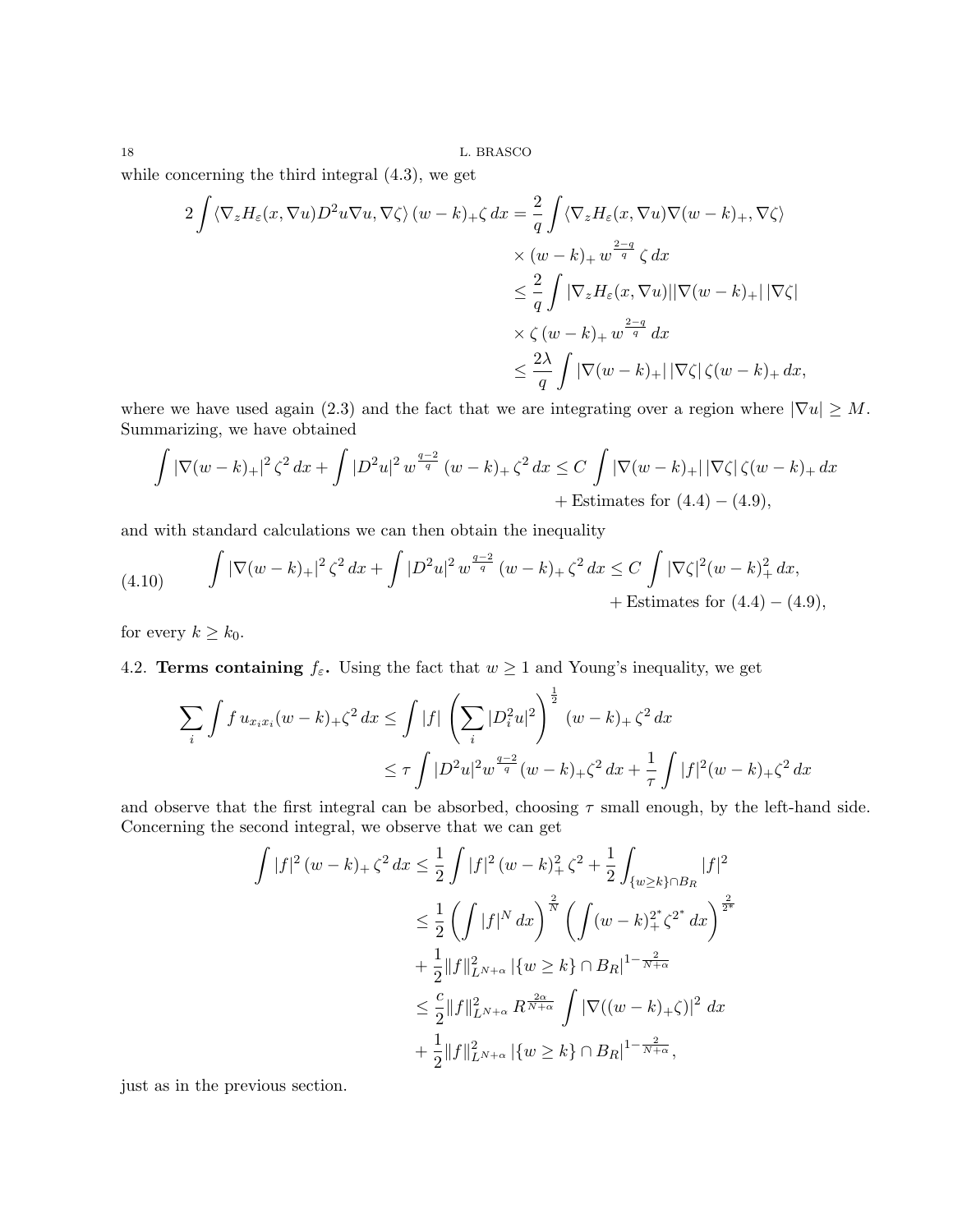### GLOBAL  $L^{\infty}$  GRADIENT ESTIMATES FOR SOLUTIONS... 19

Let us then consider (4.8): we first observe that  $|\nabla u| \leq w^{\frac{1}{q}}$ , so that

$$
\sum_{i} \int f u_{x_i} ((w - k)_{+})_{x_i} \zeta^2 dx \le \int |f| w^{\frac{1}{q}} |\nabla (w - k)_{+}| \zeta^2 dx
$$
  

$$
\le \frac{1}{\tau} \int |f|^2 w^{\frac{2}{q}} \zeta^2 dx + \tau \int |\nabla (w - k)_{+}|^2 \zeta^2 dx,
$$

and observe that the second term will be absorbed in the left-hand side.

As before, we write  $w^{\frac{1}{q}}$  in place of  $\nabla u$  and then we use Young's inequality, so (4.9) can be estimated as follows

$$
2\sum_{i}\int f u_{x_i}\,\zeta_{x_i}\,(w-k)_+\,\zeta\,dx\leq \int |f|^2\,w^{\frac{2}{q}}\zeta^2\,dx+\int |\nabla\zeta|^2\,(w-k)_+^2\,dx.
$$

Before putting all the estimates together, we observe that the last two integral have a common term, which can be treated as follows

$$
\int |f|^2 w^{\frac{2}{q}} \zeta^2 dx \le \int |f|^2 w \zeta^2 dx \le \int |f|^2 (w - k)_+ \zeta^2 dx + k \int_{\{w > k\} \cap B_R} |f|^2 dx,
$$
  

$$
\le \int |f|^2 (w - k)_+ \zeta^2 dx + k \|f\|_{L^{N+\alpha}}^2 |\{w \ge k\} \cap B_R|^{1 - \frac{2}{N+\alpha}},
$$

and the first integral above has already been estimated.

All in all, we have obtained the following:

(4.11) 
$$
\int |\nabla(w-k)_+|^2 \zeta^2 dx + S'(B_R) dx \leq C_1 \int (w-k)_+^2 |\nabla \zeta|^2 dx + C (1+k) \|f\|_{L^{N+\alpha}}^2 |\{w \geq k\} \cap B_R|^{1-\frac{2}{N+\alpha}} + \text{Estimates for (4.4) – (4.6),}
$$

with  $C_1$  depending on  $||f||_{L^{N+\alpha}}$ .

4.3. Terms involving derivatives of  $H_{\varepsilon}$ . Using the growth conditions on  $\partial_{x_i} \nabla \mathcal{H}_{\varepsilon}^*(x, \nabla u)$  and the fact that all the integrals are restricted to a region where  $\{|\nabla u| > M\}$ , we get

$$
(4.4) \le c \int w^{\frac{q-1}{q}} |D^2 u| (w-k)_+ \zeta^2 dx \le c \tau \int w^{\frac{q-2}{q}} |D^2 u|^2 (w-k)_+ \zeta^2 dx
$$

$$
+ \frac{c}{\tau} \int w (w-k)_+ \zeta^2 dx,
$$

and we observe that the first term can be absorbed by the sponge term  $\mathcal{S}'(B_R)$  as before, while using the simple inequality

$$
w(w-k)_{+} \leq (w-k)_{+}^{2} + k(w-k)_{+} \leq \frac{3}{2}(w-k)_{+}^{2} + \frac{k^{2}}{2},
$$

and the fact that

$$
|\{w > k\} \cap B_R(x_0)| \leq |B_R(x_0)|^{\frac{2}{N+\alpha}} |\{w > k\} \cap B_R(x_0)|^{1-\frac{2}{N+\alpha}} \leq c |\{w > k\} \cap B_R(x_0)|^{1-\frac{2}{N+\alpha}},
$$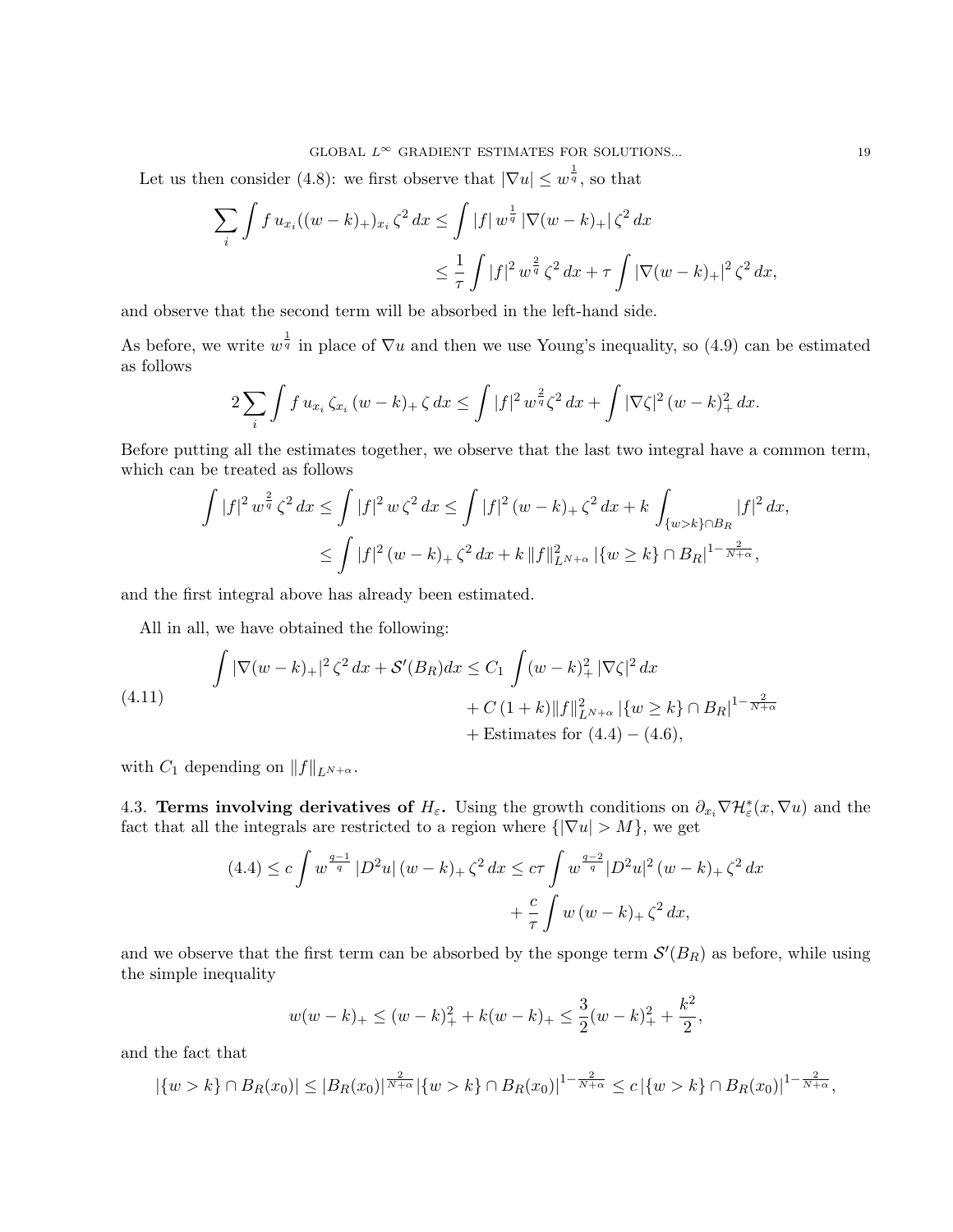the second term can be written as

$$
\int w (w - k)_+ \zeta^2 dx \le c \int (w - k)_+^2 \zeta^2 dx + ck^2 |\{w > k\} \cap B_R(x_0)|
$$
  

$$
\le cR^2 \int |\nabla (w - k)_+|^2 \zeta^2 dx + cR^2 \int |\nabla \zeta|^2 (w - k)_+^2 dx
$$
  

$$
+ \overline{c} k^2 |\{w > k\} \cap B_R(x_0)|^{1 - \frac{2}{N + \alpha}},
$$

which is a kind of term that we have already treated (the first can be absorbed, taking  $R$  small enough, while the second and the third are good).

Concerning (4.5), we easily get

$$
\sum_{i=1}^{N} \int \langle \partial_{x_i} H_{\varepsilon}(x, \nabla u), D_i^2 u \rangle (w - k) + \zeta^2 dx \le c \int w^{\frac{q-1}{q}} |\nabla(w - k) + | |\nabla u| \zeta^2 dx
$$
  

$$
\le \int w |\nabla(w - k) + | \zeta^2 dx,
$$
  

$$
\le c \tau \int |\nabla(w - k) + |^2 \zeta^2 dx + \frac{c}{\tau} \int_{\{w > k\}} w^2 \zeta^2 dx,
$$

and the first can be absorbed, while the second has been already estimated in the case of (4.4): we can simply use  $w^2 \leq 2(w-k)_+^2 + 2k^2$  and proceed as before.

Finally, for the last term, we have

$$
(4.6) \le c \int w (w - k)_+ |\nabla \zeta| \zeta dx \le \frac{c}{2} \int_{\{w > k\}} w^2 \zeta^2 dx + \frac{c}{2} \int (w - k)_+^2 |\nabla \zeta|^2 dx,
$$

both being terms already estimated.

4.4. Caccioppoli-type inequality. All in all, putting all these estimates together into (4.11), after having added the term  $\int |\nabla \zeta|^2 (w - k)_+^2 dx$  and applying Sobolev inequality, we can finally obtain the inequality

$$
(4.12) \quad \int_{B_{\varrho}(x_0)} |\nabla(w-k)_+|^2 \, dx \le \frac{C}{(R-\varrho)^2} \int_{B_R(x_0)} (w-k)_+^2 \, dx + C \, k^2 \left| \{ w \ge k \} \cap B_R(x_0) \right|^{1-\frac{2}{N+\alpha}},
$$

which is valid for every  $k \geq k_0$ , with C depending on  $\lambda, N, L, \delta, ||f||_{L^{N+\alpha}}$ , but not on  $\varepsilon$ . In particular, inequality  $(4.12)$  implies that w is in a De Giorgi class, so that thanks to Theorem B we get for every  $B_R \in \Omega$ 

$$
\sup_{B_{R/2}(x_0)} w \le C = C(R, ||w||_{L^2(B_R)}, k_0),
$$

which gives the desired conclusion, thanks to the fact that  $w \in L^2_{loc}$ , uniformly in  $\varepsilon$  as already proven in the previous section.

# 5. Proof of Theorem 2.1: Conclusion

Let us now take  $u \in W^{1,q}_\diamond(\Omega)$  weak solution of (2.1), under the hypotheses of Theorem 2.1. What we have proven so far implies in particular that the minimizers  $u_{\varepsilon}$  of  $\mathfrak{F}_{\varepsilon}$ , which are equi-bounded in  $W^{1,q}$ , are also equi-bounded in  $W^{1,\infty}$ , so that  $u_{\varepsilon} \stackrel{*}{\rightharpoonup} \tilde{u}$  in  $W^{1,\infty}$ , up to a subsequence. It is only left to